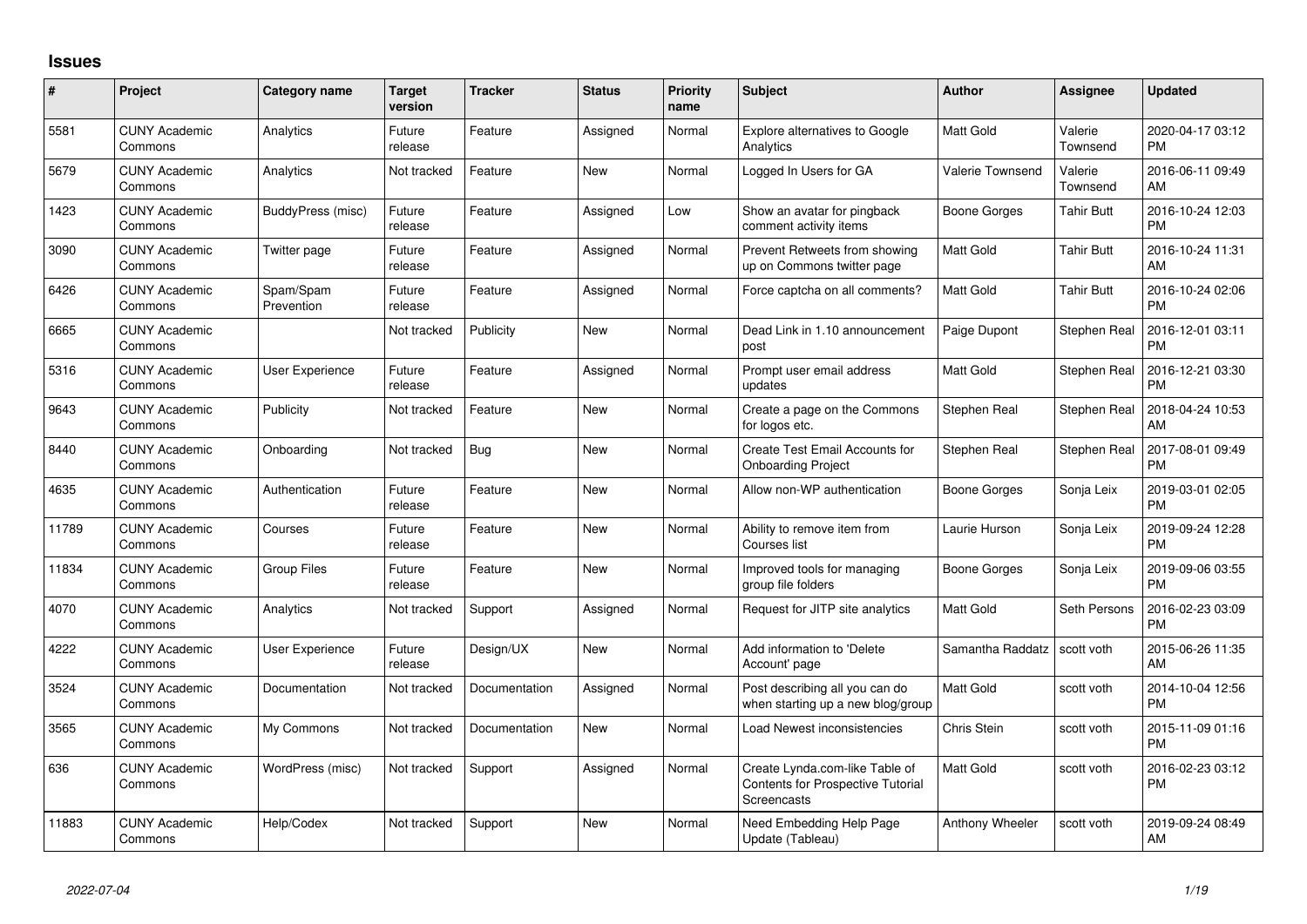| #     | Project                         | Category name               | <b>Target</b><br>version | <b>Tracker</b> | <b>Status</b>        | <b>Priority</b><br>name | <b>Subject</b>                                                                                                                               | <b>Author</b>          | Assignee            | <b>Updated</b>                |
|-------|---------------------------------|-----------------------------|--------------------------|----------------|----------------------|-------------------------|----------------------------------------------------------------------------------------------------------------------------------------------|------------------------|---------------------|-------------------------------|
| 12247 | <b>CUNY Academic</b><br>Commons | Publicity                   | Not tracked              | Support        | <b>New</b>           | Normal                  | <b>Screenshot of First Commons</b><br>Homepage                                                                                               | scott voth             | scott voth          | 2020-01-14 12:08<br><b>PM</b> |
| 6115  | <b>CUNY Academic</b><br>Commons | Publicity                   | Not tracked              | Feature        | Assigned             | Normal                  | create digital signage for GC                                                                                                                | <b>Matt Gold</b>       | scott voth          | 2016-10-11 10:09<br><b>PM</b> |
| 9908  | <b>CUNY Academic</b><br>Commons |                             | Not tracked              | Feature        | New                  | Normal                  | Is it possible to send email<br>updates to users (or an email<br>address not on the list) for only a<br>single page AFTER being<br>prompted? | <b>Michael Shields</b> | scott voth          | 2018-06-11 01:34<br><b>PM</b> |
| 14394 | <b>CUNY Academic</b><br>Commons |                             | Not tracked              | Feature        | <b>New</b>           | Normal                  | Commons News Site - redesign                                                                                                                 | scott voth             | scott voth          | 2021-09-14 10:46<br>AM        |
| 14787 | <b>CUNY Academic</b><br>Commons | Plugin Packages             | Future<br>release        | Feature        | <b>New</b>           | Normal                  | Creating a "Design" plugin<br>package                                                                                                        | Laurie Hurson          | scott voth          | 2022-04-27 04:56<br><b>PM</b> |
| 2612  | <b>CUNY Academic</b><br>Commons |                             | Not tracked              | Publicity      | Assigned             | Normal                  | Pinterest site for the Commons                                                                                                               | local admin            | Sarah<br>Morgano    | 2016-03-04 11:19<br>AM        |
| 3510  | <b>CUNY Academic</b><br>Commons | Publicity                   | 1.7                      | Publicity      | Assigned             | Normal                  | Post on the News Blog re: 'My<br>Commons'                                                                                                    | Micki Kaufman          | Sarah<br>Morgano    | 2014-10-15 11:18<br>AM        |
| 3511  | <b>CUNY Academic</b><br>Commons | Publicity                   | 1.7                      | Publicity      | Assigned             | Normal                  | Social media for 1.7                                                                                                                         | Micki Kaufman          | Sarah<br>Morgano    | 2014-10-14 03:32<br><b>PM</b> |
| 5826  | <b>CUNY Academic</b><br>Commons | <b>WordPress Plugins</b>    | Future<br>release        | Support        | Reporter<br>Feedback | Normal                  | <b>Remove Subscription Options</b><br>plugin from directory                                                                                  | Sarah Morgano          | Sarah<br>Morgano    | 2016-10-21 04:14<br><b>PM</b> |
| 10439 | <b>CUNY Academic</b><br>Commons | Design                      | 2.1.0                    | Design/UX      | New                  | Normal                  | Create Style Guide for Commons                                                                                                               | Sonja Leix             | Sara Cannon         | 2022-06-28 01:43<br><b>PM</b> |
| 10580 | <b>CUNY Academic</b><br>Commons | Information<br>Architecture | Future<br>release        | Design/UX      | <b>New</b>           | Normal                  | Primary nav item review                                                                                                                      | Boone Gorges           | Sara Cannon         | 2022-06-28 01:29<br><b>PM</b> |
| 4027  | <b>CUNY Academic</b><br>Commons | Commons In A Box            | Not tracked              | Design/UX      | Assigned             | Normal                  | Usability review of CBOX update<br>procedures                                                                                                | <b>Matt Gold</b>       | Samantha<br>Raddatz | 2015-05-11 06:36<br><b>PM</b> |
| 4221  | <b>CUNY Academic</b><br>Commons | Group Forums                | Future<br>release        | Design/UX      | Assigned             | Normal                  | Add 'Number of Posts' display<br>option to Forum page                                                                                        | Samantha Raddatz       | Samantha<br>Raddatz | 2015-06-26 02:21<br><b>PM</b> |
| 4226  | <b>CUNY Academic</b><br>Commons | <b>BuddyPress Docs</b>      | Future<br>release        | Design/UX      | <b>New</b>           | Normal                  | Add option to connect a Doc with<br>a Group                                                                                                  | Samantha Raddatz       | Samantha<br>Raddatz | 2015-09-09 04:08<br><b>PM</b> |
| 4235  | <b>CUNY Academic</b><br>Commons |                             | Not tracked              | Design/UX      | Assigned             | Normal                  | Explore user experience around<br>comments on forum topics vs docs                                                                           | <b>Matt Gold</b>       | Samantha<br>Raddatz | 2015-07-21 10:23<br>AM        |
| 4253  | <b>CUNY Academic</b><br>Commons | <b>Public Portfolio</b>     | Future<br>release        | Design/UX      | <b>New</b>           | Normal                  | Encourage users to add portfolio<br>content                                                                                                  | Samantha Raddatz       | Samantha<br>Raddatz | 2015-07-07 11:32<br>AM        |
| 4404  | <b>CUNY Academic</b><br>Commons | Public Portfolio            | Future<br>release        | Design/UX      | Assigned             | Normal                  | Change color of permissions info<br>on portfolio editing interface                                                                           | <b>Matt Gold</b>       | Samantha<br>Raddatz | 2015-08-11 05:28<br><b>PM</b> |
| 4622  | <b>CUNY Academic</b><br>Commons | <b>Public Portfolio</b>     | Future<br>release        | Design/UX      | <b>New</b>           | Normal                  | <b>Profile Visibility Settings</b>                                                                                                           | Samantha Raddatz       | Samantha<br>Raddatz | 2015-09-21 12:18<br><b>PM</b> |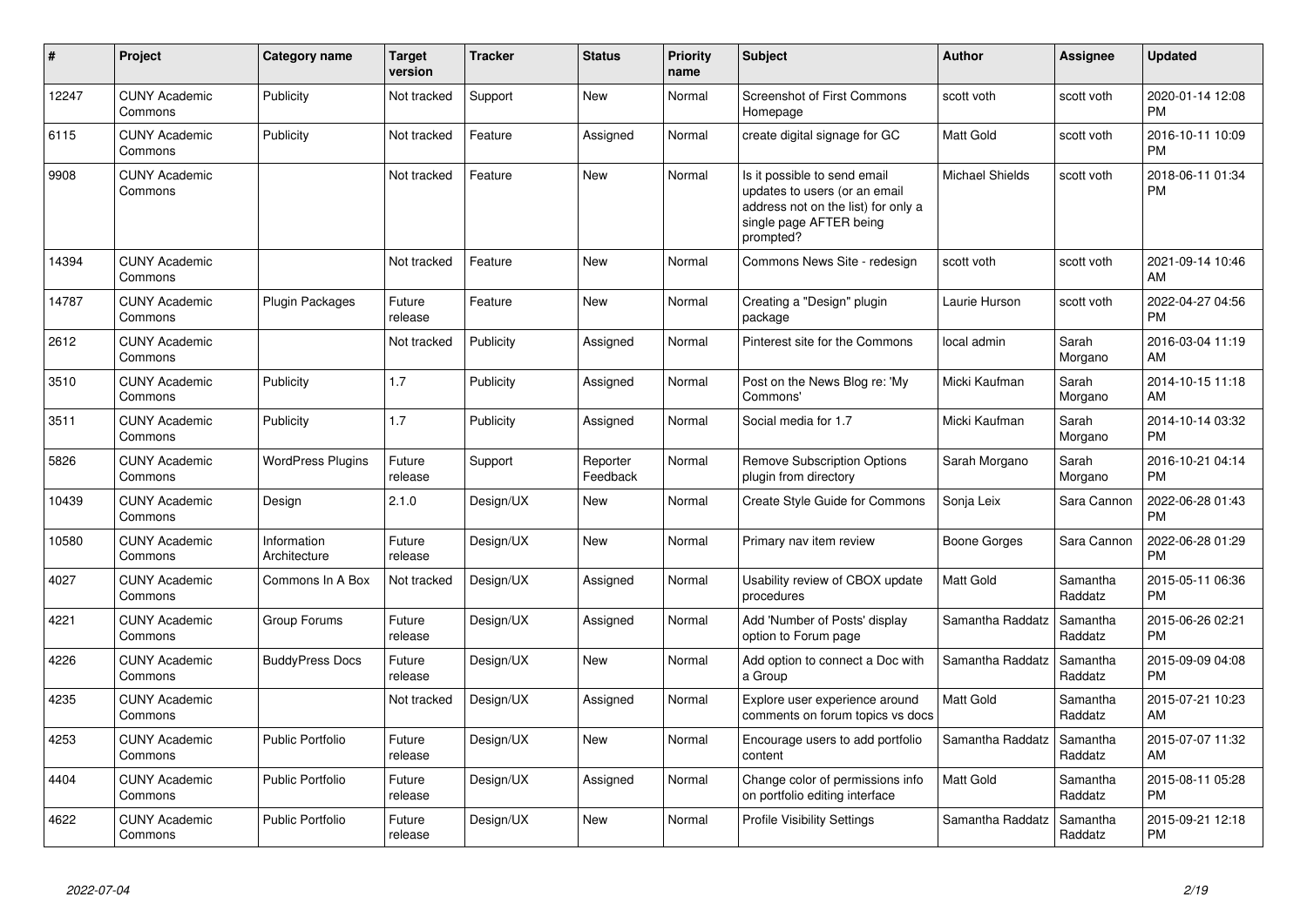| $\pmb{\#}$ | Project                         | <b>Category name</b> | <b>Target</b><br>version | <b>Tracker</b> | <b>Status</b>        | <b>Priority</b><br>name | <b>Subject</b>                                                                                                                                        | <b>Author</b>           | <b>Assignee</b>     | <b>Updated</b>                |
|------------|---------------------------------|----------------------|--------------------------|----------------|----------------------|-------------------------|-------------------------------------------------------------------------------------------------------------------------------------------------------|-------------------------|---------------------|-------------------------------|
| 5183       | <b>CUNY Academic</b><br>Commons | Social Paper         | Future<br>release        | Design/UX      | <b>New</b>           | Normal                  | Creating a new paper when<br>viewing an existing paper                                                                                                | Raffi<br>Khatchadourian | Samantha<br>Raddatz | 2016-02-02 12:09<br><b>PM</b> |
| 5298       | <b>CUNY Academic</b><br>Commons |                      | Not tracked              | Publicity      | <b>New</b>           | Normal                  | Survey Pop-Up Text                                                                                                                                    | Samantha Raddatz        | Samantha<br>Raddatz | 2016-03-22 12:27<br><b>PM</b> |
| 4986       | <b>CUNY Academic</b><br>Commons | ZenDesk              | Not tracked              | Support        | Assigned             | Normal                  | Prepare documentation for<br>Zendesk re web widget                                                                                                    | Matt Gold               | Samantha<br>Raddatz | 2016-02-25 03:09<br><b>PM</b> |
| 308        | <b>CUNY Academic</b><br>Commons | Registration         | Future<br>release        | Feature        | <b>New</b>           | Normal                  | Group recommendations for<br>signup process                                                                                                           | Boone Gorges            | Samantha<br>Raddatz | 2015-11-09 05:07<br><b>PM</b> |
| 310        | <b>CUNY Academic</b><br>Commons | BuddyPress (misc)    | Future<br>release        | Feature        | Assigned             | Low                     | <b>Friend Request Email</b>                                                                                                                           | <b>Matt Gold</b>        | Samantha<br>Raddatz | 2015-11-09 05:08<br><b>PM</b> |
| 481        | <b>CUNY Academic</b><br>Commons | Groups (misc)        | Future<br>release        | Feature        | Assigned             | Normal                  | ability to archive inactive groups<br>and blogs                                                                                                       | Michael Mandiberg       | Samantha<br>Raddatz | 2015-11-09 05:56<br><b>PM</b> |
| 653        | <b>CUNY Academic</b><br>Commons | Group Blogs          | Future<br>release        | Feature        | Assigned             | Normal                  | Redesign Integration of Groups<br>and Blogs                                                                                                           | <b>Matt Gold</b>        | Samantha<br>Raddatz | 2015-11-09 05:40<br><b>PM</b> |
| 1105       | <b>CUNY Academic</b><br>Commons | WordPress (misc)     | Future<br>release        | Feature        | Assigned             | Normal                  | Rephrase Blog Privacy Options                                                                                                                         | <b>Matt Gold</b>        | Samantha<br>Raddatz | 2015-11-09 06:19<br><b>PM</b> |
| 1456       | <b>CUNY Academic</b><br>Commons | Group Invitations    | Future<br>release        | Feature        | Reporter<br>Feedback | Low                     | Invite to Group Button from Profile<br>Field                                                                                                          | <b>Matt Gold</b>        | Samantha<br>Raddatz | 2015-11-09 05:59<br><b>PM</b> |
| 3458       | <b>CUNY Academic</b><br>Commons | Groups (misc)        | Future<br>release        | Feature        | Assigned             | Normal                  | Filter Members of Group by<br>Campus                                                                                                                  | Michael Smith           | Samantha<br>Raddatz | 2014-09-26 08:32<br><b>PM</b> |
| 3473       | <b>CUNY Academic</b><br>Commons | User Experience      | Future<br>release        | Feature        | Assigned             | Normal                  | Commons profile: Add help info<br>about "Positions" replacing "title"                                                                                 | Keith Miyake            | Samantha<br>Raddatz | 2015-11-09 02:28<br><b>PM</b> |
| 5050       | <b>CUNY Academic</b><br>Commons | Social Paper         | Future<br>release        | Feature        | New                  | Low                     | Making comments visible in SP<br>editing mode (SP suggestion #1)                                                                                      | Marilyn Weber           | Samantha<br>Raddatz | 2019-09-17 11:10<br><b>PM</b> |
| 5053       | <b>CUNY Academic</b><br>Commons | Social Paper         | Future<br>release        | Feature        | <b>New</b>           | Low                     | Scrollable menu to add readers<br>(SP suggestion #4)                                                                                                  | Marilyn Weber           | Samantha<br>Raddatz | 2016-04-21 05:21<br><b>PM</b> |
| 5058       | <b>CUNY Academic</b><br>Commons | Social Paper         | Future<br>release        | Feature        | <b>New</b>           | Low                     | Can there be a clearer signal that<br>even when comments have<br>already been made you add<br>comments by clicking on the side?<br>(SP suggestion #5) | Marilyn Weber           | Samantha<br>Raddatz | 2016-02-11 10:24<br><b>PM</b> |
| 5225       | <b>CUNY Academic</b><br>Commons | Registration         | Future<br>release        | Feature        | Assigned             | Normal                  | On-boarding Issues                                                                                                                                    | Luke Waltzer            | Samantha<br>Raddatz | 2016-02-12 02:58<br><b>PM</b> |
| 5397       | <b>CUNY Academic</b><br>Commons | Social Paper         | Future<br>release        | Feature        | <b>New</b>           | Normal                  | frustrating to have to<br>enable/disable in SP                                                                                                        | Marilyn Weber           | Samantha<br>Raddatz | 2016-04-20 03:39<br><b>PM</b> |
| 4661       | <b>CUNY Academic</b><br>Commons | User Experience      | Future<br>release        | Bug            | Assigned             | Normal                  | <b>Simplify Events text</b>                                                                                                                           | Matt Gold               | Samantha<br>Raddatz | 2015-10-02 09:06<br><b>PM</b> |
| 5317       | <b>CUNY Academic</b><br>Commons | Group Blogs          | Not tracked              | Bug            | Reporter<br>Feedback | Normal                  | Notifications of New Post Didn't<br>Come                                                                                                              | Luke Waltzer            | Samantha<br>Raddatz | 2016-03-21 10:41<br><b>PM</b> |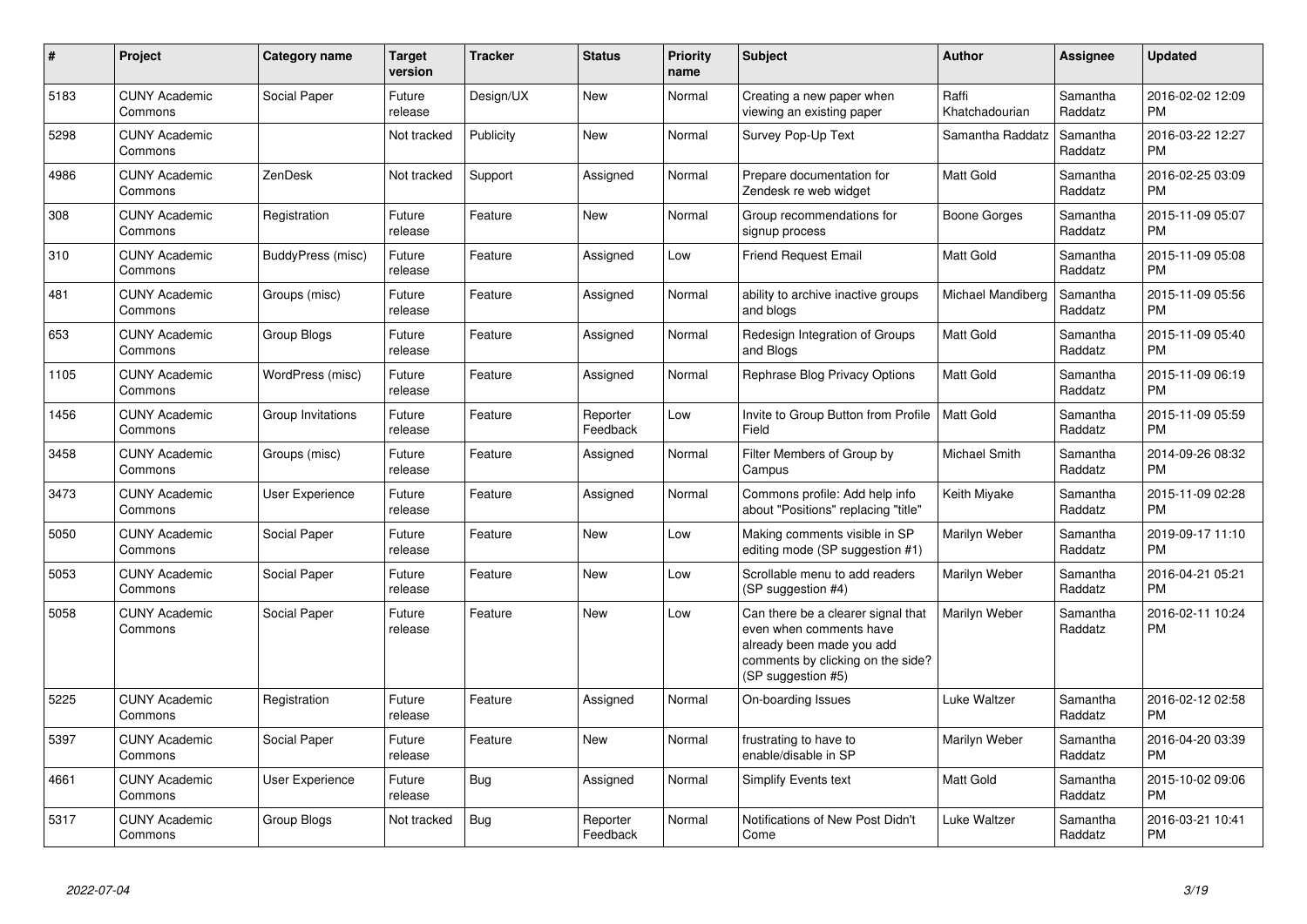| #     | Project                         | Category name              | <b>Target</b><br>version | <b>Tracker</b> | <b>Status</b>        | <b>Priority</b><br>name | <b>Subject</b>                                                                | Author           | <b>Assignee</b> | <b>Updated</b>                |
|-------|---------------------------------|----------------------------|--------------------------|----------------|----------------------|-------------------------|-------------------------------------------------------------------------------|------------------|-----------------|-------------------------------|
| 497   | <b>CUNY Academic</b><br>Commons | <b>WordPress Plugins</b>   | Future<br>release        | Feature        | Assigned             | Normal                  | Drag and Drop Ordering on<br>Gallery Post Plugin                              | <b>Matt Gold</b> | Ron Rennick     | 2015-11-09 06:18<br><b>PM</b> |
| 3577  | <b>CUNY Academic</b><br>Commons | My Commons                 | Future<br>release        | Design/UX      | Assigned             | Normal                  | Replies to items in My Commons                                                | <b>Matt Gold</b> | Raymond<br>Hoh  | 2015-04-09 05:19<br><b>PM</b> |
| 3369  | <b>CUNY Academic</b><br>Commons | Reply By Email             | Not tracked              | Outreach       | Hold                 | Normal                  | Release reply by email to WP<br>plugin directory                              | <b>Matt Gold</b> | Raymond<br>Hoh  | 2016-03-01 12:46<br><b>PM</b> |
| 3492  | <b>CUNY Academic</b><br>Commons | <b>WordPress Themes</b>    | Future<br>release        | Support        | Assigned             | Normal                  | Add CBOX theme to the<br>Commons                                              | scott voth       | Raymond<br>Hoh  | 2014-10-08 05:55<br><b>PM</b> |
| 9729  | <b>CUNY Academic</b><br>Commons | <b>SEO</b>                 | Not tracked              | Support        | New                  | Normal                  | 503 Errors showing on<br>newlaborforum.cuny.edu                               | Diane Krauthamer | Raymond<br>Hoh  | 2018-05-22 04:48<br><b>PM</b> |
| 11149 | <b>CUNY Academic</b><br>Commons |                            | Not tracked              | Support        | Reporter<br>Feedback | Normal                  | comments getting blocked                                                      | Marilyn Weber    | Raymond<br>Hoh  | 2019-03-26 11:40<br>AM        |
| 11624 | <b>CUNY Academic</b><br>Commons | WordPress (misc)           | Not tracked              | Support        | New                  | Normal                  | Change pages into posts or swap<br>database for a Commons site?               | Stephen Klein    | Raymond<br>Hoh  | 2019-07-09 11:04<br>AM        |
| 12004 | <b>CUNY Academic</b><br>Commons |                            | Not tracked              | Support        | Reporter<br>Feedback | Normal                  | Notifications for spam blog<br>comments                                       | Gina Cherry      | Raymond<br>Hoh  | 2019-11-01 12:05<br><b>PM</b> |
| 12741 | <b>CUNY Academic</b><br>Commons | <b>WordPress Plugins</b>   | Not tracked              | Support        | Reporter<br>Feedback | Normal                  | Tableau Public Viz Block                                                      | Marilyn Weber    | Raymond<br>Hoh  | 2020-05-12 11:00<br>AM        |
| 13286 | <b>CUNY Academic</b><br>Commons |                            | Not tracked              | Support        | New                  | Normal                  | problem connecting with<br>WordPress app                                      | Marilyn Weber    | Raymond<br>Hoh  | 2020-09-08 11:16<br>AM        |
| 13946 | <b>CUNY Academic</b><br>Commons | <b>WordPress Plugins</b>   | 2.1.0                    | Support        | Assigned             | Normal                  | Custom Embed handler For<br>OneDrive files                                    | scott voth       | Raymond<br>Hoh  | 2022-05-26 10:46<br>AM        |
| 14983 | <b>CUNY Academic</b><br>Commons | WordPress (misc)           | Not tracked              | Support        | Reporter<br>Feedback | Normal                  | "Read More" tag not working                                                   | Rebecca Krisel   | Raymond<br>Hoh  | 2021-11-23 01:17<br><b>PM</b> |
| 14994 | <b>CUNY Academic</b><br>Commons | cdev.gc.cuny.edu           | Not tracked              | Support        | In Progress          | Normal                  | Clear Cache on CDEV                                                           | scott voth       | Raymond<br>Hoh  | 2021-12-07 03:51<br><b>PM</b> |
| 16110 | <b>CUNY Academic</b><br>Commons |                            |                          | Support        | Reporter<br>Feedback | Normal                  | remove Creative Commons<br>license from pages?                                | Marilyn Weber    | Raymond<br>Hoh  | 2022-05-17 06:11<br><b>PM</b> |
| 333   | <b>CUNY Academic</b><br>Commons | <b>Email Notifications</b> | Future<br>release        | Feature        | Assigned             | Low                     | Delay Forum Notification Email<br>Delivery Until After Editing Period<br>Ends | <b>Matt Gold</b> | Raymond<br>Hoh  | 2015-11-09 06:01<br><b>PM</b> |
| 1192  | <b>CUNY Academic</b><br>Commons | <b>Group Files</b>         | Future<br>release        | Feature        | Assigned             | Low                     | When posting group files, allow<br>users to add a category without<br>saving  | <b>Matt Gold</b> | Raymond<br>Hoh  | 2015-11-09 05:53<br><b>PM</b> |
| 3192  | <b>CUNY Academic</b><br>Commons | Group Forums               | Future<br>release        | Feature        | Assigned             | Normal                  | Customizable forum views for<br>bbPress 2.x group forums                      | Boone Gorges     | Raymond<br>Hoh  | 2015-11-09 12:47<br><b>PM</b> |
| 3517  | <b>CUNY Academic</b><br>Commons | My Commons                 | Future<br>release        | Feature        | Assigned             | Normal                  | Mute/Unmute My Commons<br>updates                                             | Matt Gold        | Raymond<br>Hoh  | 2015-11-09 01:19<br><b>PM</b> |
| 3536  | <b>CUNY Academic</b><br>Commons | My Commons                 | Future<br>release        | Feature        | Assigned             | Normal                  | Infinite Scroll on My Commons<br>page                                         | Matt Gold        | Raymond<br>Hoh  | 2015-04-13 04:42<br><b>PM</b> |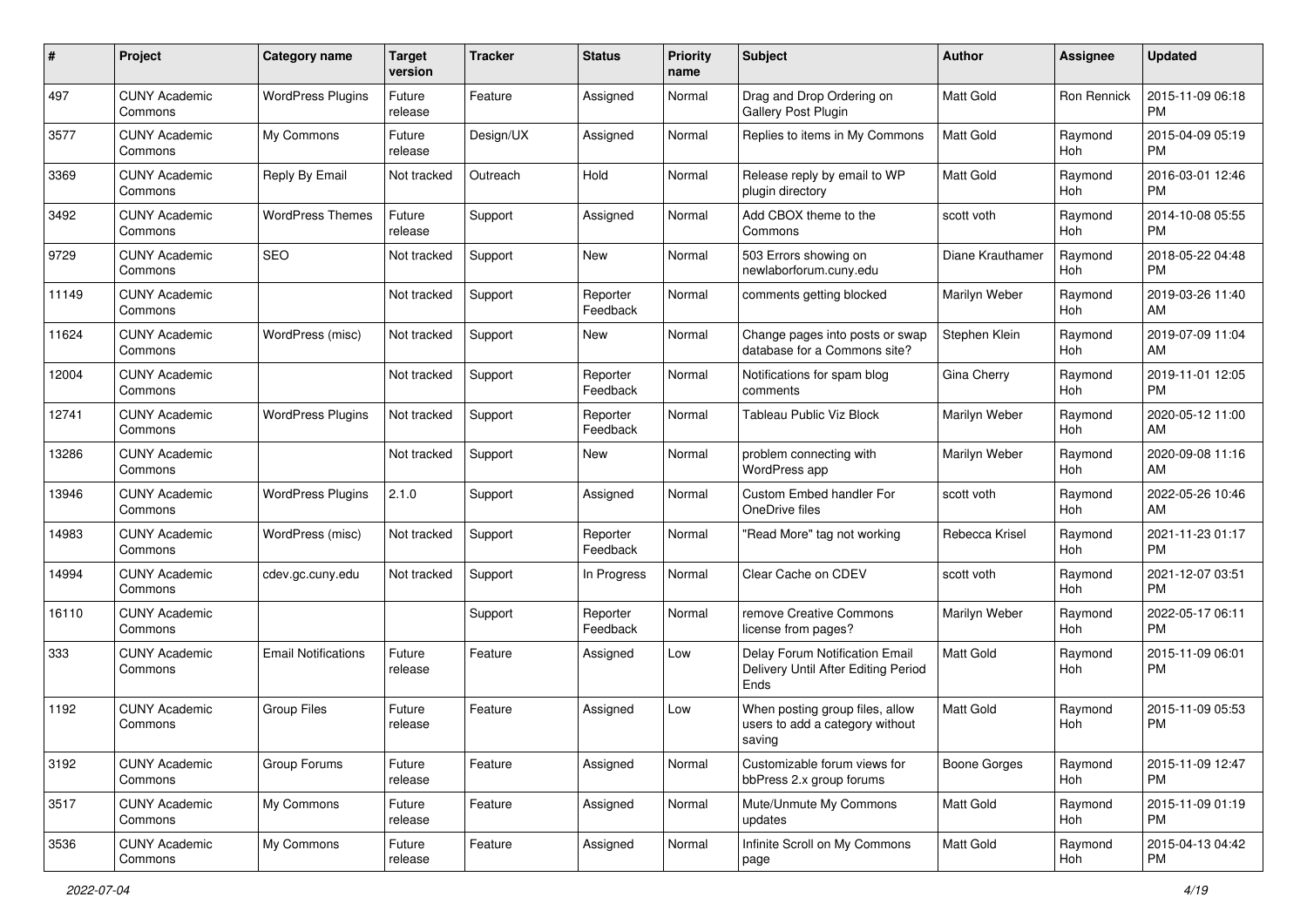| #     | Project                         | <b>Category name</b>      | <b>Target</b><br>version | <b>Tracker</b> | <b>Status</b>        | <b>Priority</b><br>name | <b>Subject</b>                                                     | <b>Author</b>           | <b>Assignee</b>       | <b>Updated</b>                |
|-------|---------------------------------|---------------------------|--------------------------|----------------|----------------------|-------------------------|--------------------------------------------------------------------|-------------------------|-----------------------|-------------------------------|
| 3662  | <b>CUNY Academic</b><br>Commons | <b>SEO</b>                | Future<br>release        | Feature        | Assigned             | Normal                  | Duplicate Content/SEO/Google<br>issues                             | <b>Matt Gold</b>        | Raymond<br>Hoh        | 2015-04-13 04:37<br><b>PM</b> |
| 5016  | <b>CUNY Academic</b><br>Commons | Events                    | Future<br>release        | Feature        | Assigned             | Low                     | Allow comments to be posted on<br>events                           | <b>Matt Gold</b>        | Raymond<br>Hoh        | 2019-03-01 02:23<br><b>PM</b> |
| 7115  | <b>CUNY Academic</b><br>Commons | Groups (misc)             | Future<br>release        | Feature        | Reporter<br>Feedback | Normal                  | make licensing info clear during<br>group creation                 | <b>Matt Gold</b>        | Raymond<br>Hoh        | 2020-12-08 11:32<br>AM        |
| 8976  | <b>CUNY Academic</b><br>Commons | Reply By Email            | Not tracked              | Feature        | Assigned             | Normal                  | Package RBE new topics posting?                                    | <b>Matt Gold</b>        | Raymond<br>Hoh        | 2017-12-04 02:34<br><b>PM</b> |
| 10659 | <b>CUNY Academic</b><br>Commons | Group Forums              | Future<br>release        | Feature        | Assigned             | Normal                  | Post to multiple groups via email                                  | <b>Matt Gold</b>        | Raymond<br>Hoh        | 2018-11-15 12:54<br>AM        |
| 13358 | <b>CUNY Academic</b><br>Commons | Group Forums              | Future<br>release        | Feature        | <b>New</b>           | Normal                  | Improved UI for group forum<br>threading settings                  | Boone Gorges            | Raymond<br>Hoh        | 2021-11-19 12:27<br><b>PM</b> |
| 2571  | <b>NYCDH Community</b><br>Site  |                           |                          | Feature        | Assigned             | Normal                  | Add Google custom search box to<br>homepage                        | <b>Mark Newton</b>      | Raymond<br>Hoh        | 2013-05-18 07:49<br><b>PM</b> |
| 2574  | <b>NYCDH Community</b><br>Site  |                           |                          | Feature        | Assigned             | Normal                  | Add Way to Upload Files to<br>Groups                               | <b>Mark Newton</b>      | Raymond<br><b>Hoh</b> | 2013-05-18 07:46<br><b>PM</b> |
| 3939  | <b>CUNY Academic</b><br>Commons | <b>WordPress Plugins</b>  | Future<br>release        | <b>Bug</b>     | Hold                 | Normal                  | Activity stream support for<br>Co-Authors Plus plugin              | Raymond Hoh             | Raymond<br>Hoh        | 2015-11-09 06:13<br><b>PM</b> |
| 4388  | <b>CUNY Academic</b><br>Commons | WordPress (misc)          | Future<br>release        | Bug            | Assigned             | Normal                  | Repeated request for<br>authentication.                            | Alice.Lynn<br>McMichael | Raymond<br>Hoh        | 2015-08-11 07:35<br><b>PM</b> |
| 4535  | <b>CUNY Academic</b><br>Commons | My Commons                | Future<br>release        | <b>Bug</b>     | New                  | Low                     | My Commons filter issue                                            | scott voth              | Raymond<br>Hoh        | 2015-09-01 11:17<br>AM        |
| 5282  | <b>CUNY Academic</b><br>Commons | Social Paper              | Future<br>release        | <b>Bug</b>     | New                  | Normal                  | Replying via email directs to paper<br>but not individual comment. | Marilyn Weber           | Raymond<br>Hoh        | 2016-03-02 01:48<br><b>PM</b> |
| 5691  | <b>CUNY Academic</b><br>Commons | <b>Blogs (BuddyPress)</b> | Future<br>release        | Bug            | Assigned             | High                    | Differing numbers on Sites display                                 | <b>Matt Gold</b>        | Raymond<br>Hoh        | 2016-06-13 01:37<br><b>PM</b> |
| 6644  | <b>CUNY Academic</b><br>Commons |                           | Not tracked              | <b>Bug</b>     | Reporter<br>Feedback | High                    | White Screen at Login Pge                                          | Luke Waltzer            | Raymond<br>Hoh        | 2016-11-21 10:34<br><b>PM</b> |
| 6671  | <b>CUNY Academic</b><br>Commons | Reply By Email            | Not tracked              | <b>Bug</b>     | Assigned             | Normal                  | "Post too often" RBE error<br>message                              | <b>Matt Gold</b>        | Raymond<br>Hoh        | 2016-11-11 09:55<br>AM        |
| 6749  | <b>CUNY Academic</b><br>Commons | Events                    | Future<br>release        | Bug            | <b>New</b>           | Low                     | BPEO iCal request can trigger<br>very large number of DB queries   | Boone Gorges            | Raymond<br>Hoh        | 2016-11-15 10:09<br><b>PM</b> |
| 6995  | <b>CUNY Academic</b><br>Commons | Home Page                 | Not tracked              | Bug            | Assigned             | Normal                  | member filter on homepage not<br>working                           | Matt Gold               | Raymond<br>Hoh        | 2016-12-11 09:46<br><b>PM</b> |
| 7928  | <b>CUNY Academic</b><br>Commons | Group Forums              | Not tracked              | Bug            | New                  | Normal                  | Duplicate Forum post                                               | Luke Waltzer            | Raymond<br>Hoh        | 2017-04-11 09:27<br><b>PM</b> |
| 8991  | <b>CUNY Academic</b><br>Commons | Reply By Email            | Not tracked              | <b>Bug</b>     | Hold                 | Normal                  | RBE duplicate email message<br>issue                               | <b>Matt Gold</b>        | Raymond<br>Hoh        | 2018-02-18 08:53<br><b>PM</b> |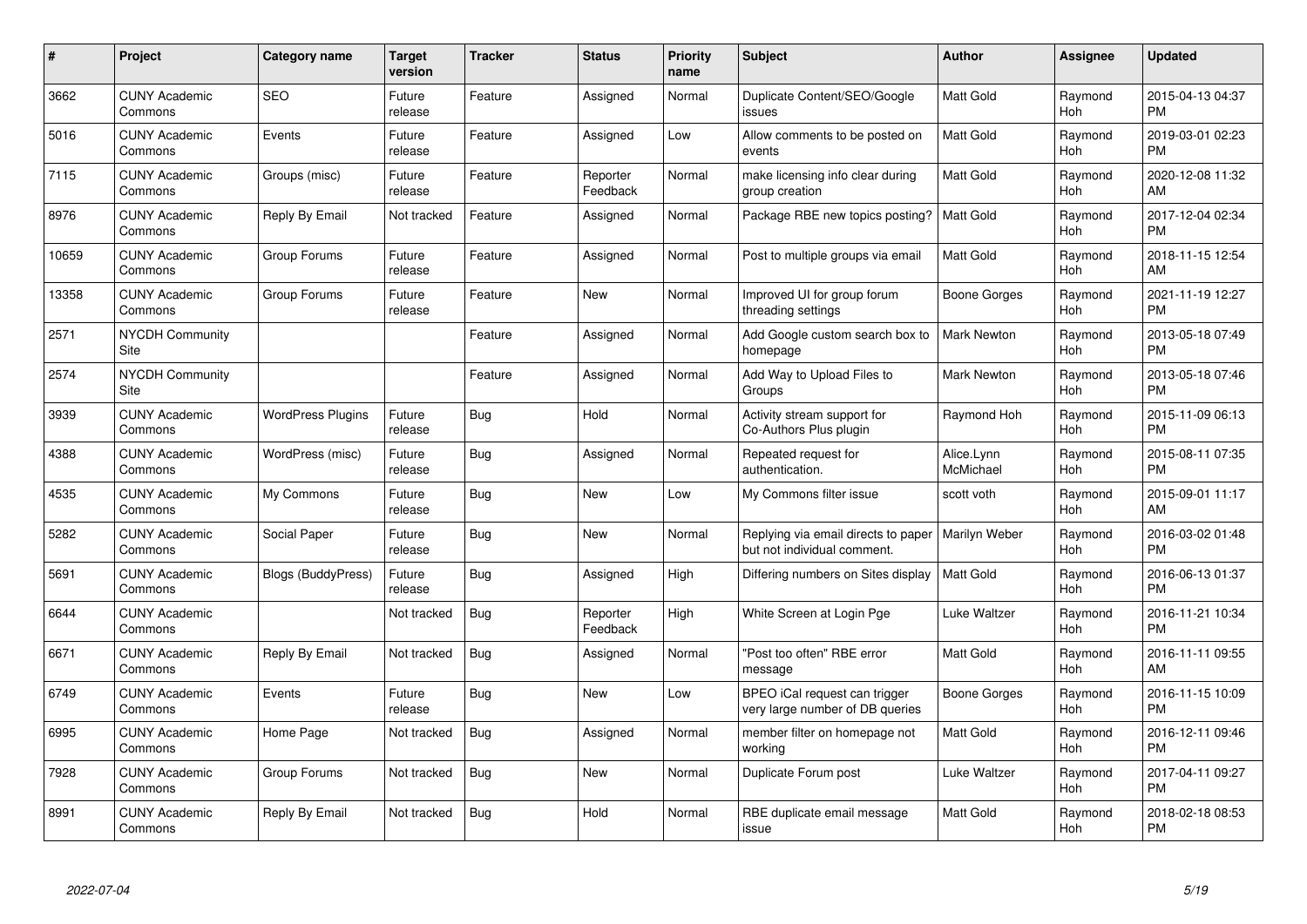| #     | <b>Project</b>                  | Category name              | <b>Target</b><br>version | <b>Tracker</b> | <b>Status</b>        | <b>Priority</b><br>name | <b>Subject</b>                                                                       | <b>Author</b>           | Assignee           | <b>Updated</b>                |
|-------|---------------------------------|----------------------------|--------------------------|----------------|----------------------|-------------------------|--------------------------------------------------------------------------------------|-------------------------|--------------------|-------------------------------|
| 9060  | <b>CUNY Academic</b><br>Commons | Commons In A Box           | Not tracked              | <b>Bug</b>     | Hold                 | Normal                  | Problems with CBox image library<br>/ upload                                         | Lisa Rhody              | Raymond<br>Hoh     | 2018-01-10 03:26<br><b>PM</b> |
| 9346  | <b>CUNY Academic</b><br>Commons | WordPress (misc)           | Not tracked              | Bug            | New                  | Normal                  | Clone cetls.bmcc.cuny.edu for<br>development                                         | Owen Roberts            | Raymond<br>Hoh     | 2018-03-06 05:35<br><b>PM</b> |
| 10262 | <b>CUNY Academic</b><br>Commons |                            | Not tracked              | <b>Bug</b>     | Reporter<br>Feedback | Normal                  | Newsletter Plugin: Broken Image<br>at Bottom of All Newsletters                      | Mark Webb               | Raymond<br>Hoh     | 2018-08-30 05:17<br><b>PM</b> |
| 11243 | <b>CUNY Academic</b><br>Commons | BuddyPress (misc)          | Future<br>release        | Bug            | <b>New</b>           | Normal                  | Audit bp-custom.php                                                                  | Raymond Hoh             | Raymond<br>Hoh     | 2022-04-26 11:59<br>AM        |
| 11649 | <b>CUNY Academic</b><br>Commons | <b>WordPress Plugins</b>   | 2.0.3                    | Bug            | In Progress          | Normal                  | CC license displayed on every<br>page                                                | Gina Cherry             | Raymond<br>Hoh     | 2022-06-29 11:32<br>AM        |
| 11971 | <b>CUNY Academic</b><br>Commons | <b>Email Notifications</b> | Future<br>release        | Bug            | Reporter<br>Feedback | Low                     | Pictures obscured in emailed post<br>notifications                                   | Marilyn Weber           | Raymond<br>Hoh     | 2019-11-21 01:14<br><b>PM</b> |
| 13328 | <b>CUNY Academic</b><br>Commons | Group Forums               | Not tracked              | Bug            | Reporter<br>Feedback | Normal                  | cross-posting in two related<br>groups                                               | Marilyn Weber           | Raymond<br>Hoh     | 2020-09-15 10:39<br><b>PM</b> |
| 13430 | <b>CUNY Academic</b><br>Commons | Reply By Email             | Not tracked              | <b>Bug</b>     | <b>New</b>           | Normal                  | Delay in RBE                                                                         | Luke Waltzer            | Raymond<br>Hoh     | 2020-10-13 11:16<br>AM        |
| 13457 | <b>CUNY Academic</b><br>Commons | Group Forums               | 2.0.3                    | Bug            | New                  | High                    | Forum post not sending<br>notifications                                              | Filipa Calado           | Raymond<br>Hoh     | 2022-06-29 11:32<br>AM        |
| 14496 | <b>CUNY Academic</b><br>Commons | Domain Mapping             | Future<br>release        | Bug            | New                  | Normal                  | Mapped domain SSO uses<br>third-party cookies                                        | Raymond Hoh             | Raymond<br>Hoh     | 2021-05-24 04:03<br><b>PM</b> |
| 15516 | <b>CUNY Academic</b><br>Commons | <b>WordPress Plugins</b>   |                          | Bug            | Reporter<br>Feedback | Normal                  | Can't publish or save draft of post<br>on wordpress.com                              | Raffi<br>Khatchadourian | Raymond<br>Hoh     | 2022-03-02 05:52<br><b>PM</b> |
| 16177 | <b>CUNY Academic</b><br>Commons | Reply By Email             |                          | <b>Bug</b>     | New                  | Normal                  | Switch to Inbound mode for RBE                                                       | Raymond Hoh             | Raymond<br>Hoh     | 2022-05-30 04:32<br><b>PM</b> |
| 16245 | <b>CUNY Academic</b><br>Commons | WordPress (misc)           |                          | Bug            | Reporter<br>Feedback | Normal                  | Save Button missing on<br>WordPress Profile page                                     | scott voth              | Raymond<br>Hoh     | 2022-06-16 03:09<br><b>PM</b> |
| 16319 | <b>CUNY Academic</b><br>Commons | <b>WordPress Plugins</b>   | 2.0.3                    | Bug            | <b>New</b>           | Normal                  | <b>Request for Events Calendar Pro</b><br>5.14.2 update                              | Raymond Hoh             | Raymond<br>Hoh     | 2022-07-01 04:16<br><b>PM</b> |
| 8992  | NYCDH Community<br>Site         |                            |                          | Bug            | Assigned             | Normal                  | Multiple RBE error reports                                                           | <b>Matt Gold</b>        | Raymond<br>Hoh     | 2017-12-11 05:43<br><b>PM</b> |
| 11393 | <b>CUNY Academic</b><br>Commons |                            | Not tracked              | Publicity      | New                  | Normal                  | After 1.15 release, ceate a hero<br>slide and post about adding a site<br>to a group | scott voth              | Patrick<br>Sweeney | 2019-05-14 10:32<br>AM        |
| 6392  | <b>CUNY Academic</b><br>Commons | Group Forums               | Future<br>release        | Design/UX      | Assigned             | Low                     | Composition/Preview Panes in<br>Forum Posts                                          | Luke Waltzer            | Paige Dupont       | 2016-10-21 04:26<br><b>PM</b> |
| 7624  | <b>CUNY Academic</b><br>Commons | BuddyPress (misc)          | Future<br>release        | Design/UX      | New                  | Normal                  | <b>BP Notifications</b>                                                              | Luke Waltzer            | Paige Dupont       | 2017-02-08 10:43<br><b>PM</b> |
| 3506  | <b>CUNY Academic</b><br>Commons | Publicity                  | 1.7                      | Publicity      | <b>New</b>           | Normal                  | Prepare 1.7 email messaging                                                          | Micki Kaufman           | Micki<br>Kaufman   | 2014-10-01 12:36<br><b>PM</b> |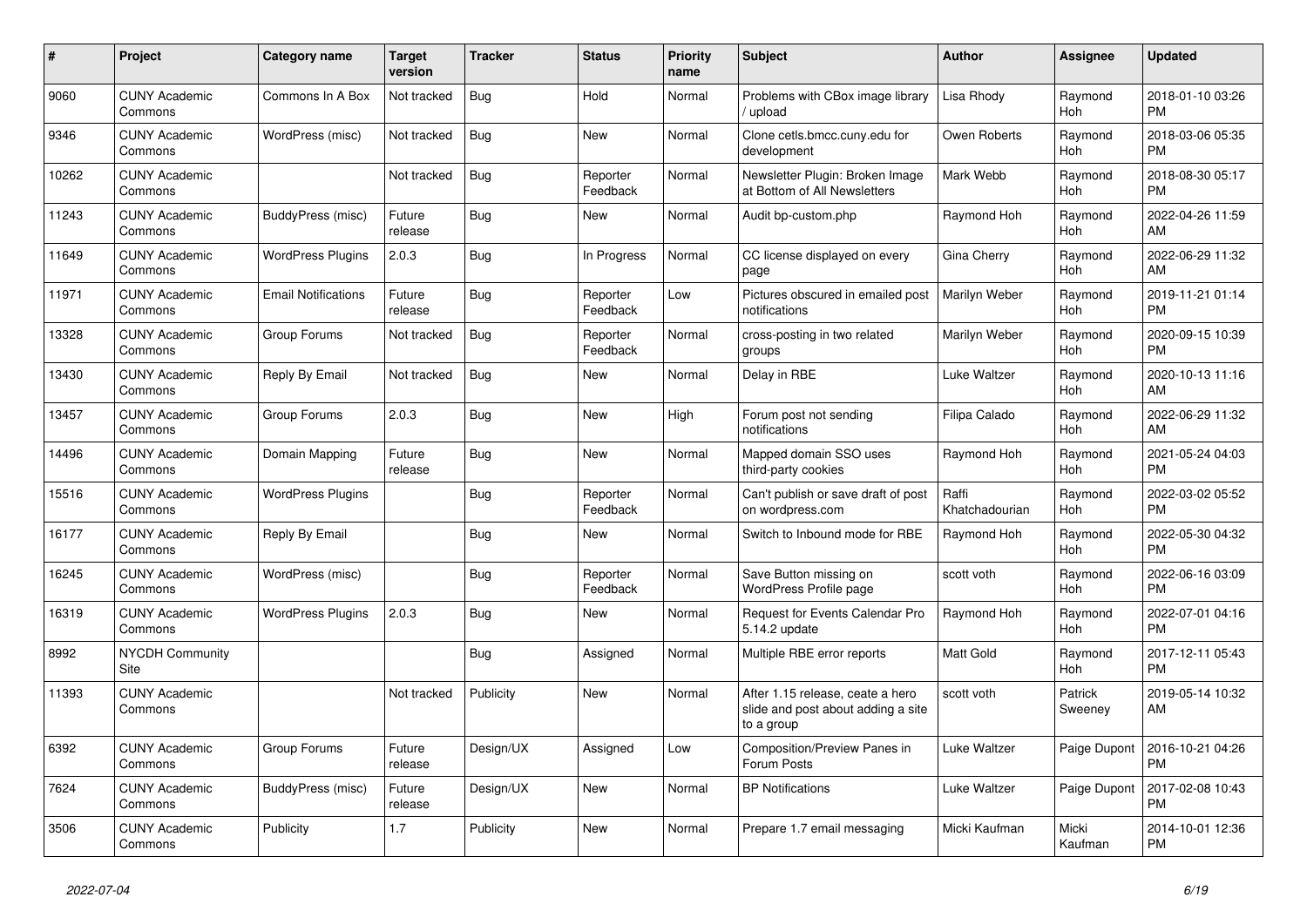| #     | <b>Project</b>                  | Category name            | <b>Target</b><br>version | <b>Tracker</b> | <b>Status</b>        | Priority<br>name | <b>Subject</b>                                                                        | <b>Author</b>           | Assignee         | <b>Updated</b>                |
|-------|---------------------------------|--------------------------|--------------------------|----------------|----------------------|------------------|---------------------------------------------------------------------------------------|-------------------------|------------------|-------------------------------|
| 8902  | <b>CUNY Academic</b><br>Commons | Design                   | Not tracked              | Feature        | Assigned             | Normal           | Report back on research on<br><b>BuddyPress themes</b>                                | <b>Matt Gold</b>        | Michael Smith    | 2017-11-10 12:31<br><b>PM</b> |
| 4225  | <b>CUNY Academic</b><br>Commons | DiRT Integration         | Future<br>release        | Design/UX      | <b>New</b>           | Normal           | Add information to DIRT page (in<br>Create a Group)                                   | Samantha Raddatz        | Matt Gold        | 2015-06-26 03:14<br><b>PM</b> |
| 9015  | <b>CUNY Academic</b><br>Commons | Groups (misc)            | Not tracked              | Outreach       | Assigned             | Normal           | Email group admins the email<br>addresses of their groups                             | Matt Gold               | Matt Gold        | 2018-01-02 09:54<br>AM        |
| 2175  | <b>CUNY Academic</b><br>Commons | WordPress (misc)         | Not tracked              | Support        | Assigned             | Normal           | Subscibe 2 vs. Jetpack<br>subscription options                                        | local admin             | Matt Gold        | 2016-01-26 04:58<br><b>PM</b> |
| 8607  | <b>CUNY Academic</b><br>Commons |                          | Not tracked              | Support        | <b>New</b>           | Normal           | Paypal?                                                                               | Marilyn Weber           | Matt Gold        | 2018-05-15 01:37<br><b>PM</b> |
| 10839 | <b>CUNY Academic</b><br>Commons | About page               | Not tracked              | Support        | New                  | Normal           | <b>Mission Statement Needs</b><br>Revision                                            | scott voth              | Matt Gold        | 2018-12-26 10:58<br>AM        |
| 11493 | <b>CUNY Academic</b><br>Commons | Domain Mapping           | Not tracked              | Support        | Reporter<br>Feedback | Normal           | Domain Mapping Request - Talia<br>Schaffer                                            | scott voth              | Matt Gold        | 2019-08-06 08:39<br>AM        |
| 11545 | <b>CUNY Academic</b><br>Commons | <b>WordPress Plugins</b> | Not tracked              | Support        | <b>New</b>           | Normal           | <b>Twitter searches in WordPress</b>                                                  | Gina Cherry             | Matt Gold        | 2019-09-23 01:03<br><b>PM</b> |
| 12484 | <b>CUNY Academic</b><br>Commons |                          | Not tracked              | Support        | Reporter<br>Feedback | Normal           | Sign up Code for COIL Course<br>starting in March                                     | Laurie Hurson           | Matt Gold        | 2020-03-02 02:26<br><b>PM</b> |
| 370   | <b>CUNY Academic</b><br>Commons | Registration             | Future<br>release        | Feature        | Assigned             | High             | <b>Guest Accounts</b>                                                                 | <b>Matt Gold</b>        | Matt Gold        | 2015-04-09 09:33<br><b>PM</b> |
| 3657  | <b>CUNY Academic</b><br>Commons | WordPress (misc)         | Not tracked              | Feature        | <b>New</b>           | Normal           | Create alert for GC email<br>addresses                                                | <b>Matt Gold</b>        | Matt Gold        | 2016-04-14 11:29<br><b>PM</b> |
| 8498  | <b>CUNY Academic</b><br>Commons | <b>WordPress Plugins</b> | Future<br>release        | Feature        | <b>New</b>           | Low              | <b>Gravity Forms Email Users</b>                                                      | Raffi<br>Khatchadourian | Matt Gold        | 2017-10-13 12:58<br><b>PM</b> |
| 8898  | <b>CUNY Academic</b><br>Commons | Social Paper             | Not tracked              | Feature        | Assigned             | Normal           | Usage data on docs and social<br>paper                                                | <b>Matt Gold</b>        | Matt Gold        | 2017-11-16 11:32<br>AM        |
| 2573  | <b>NYCDH Community</b><br>Site  |                          |                          | Feature        | Reporter<br>Feedback | Normal           | Add dh_nyc twitter list feed to site                                                  | <b>Mark Newton</b>      | Matt Gold        | 2013-05-16 11:42<br><b>PM</b> |
| 3691  | <b>CUNY Academic</b><br>Commons | <b>WordPress Plugins</b> | Future<br>release        | Bug            | <b>New</b>           | Normal           | <b>WPMU Domain Mapping</b><br>Debugging on cdev                                       | Raymond Hoh             | Matt Gold        | 2014-12-12 09:04<br>AM        |
| 4972  | <b>CUNY Academic</b><br>Commons | Analytics                | Not tracked              | <b>Bug</b>     | New                  | Normal           | <b>Newsletter Analytics</b>                                                           | Stephen Real            | Matt Gold        | 2015-12-09 12:54<br><b>PM</b> |
| 3509  | <b>CUNY Academic</b><br>Commons | Publicity                | 1.7                      | Publicity      | <b>New</b>           | Normal           | Create 1.7 digital signage imagery                                                    | Micki Kaufman           | Marilyn<br>Weber | 2014-10-01 12:40<br><b>PM</b> |
| 12382 | <b>CUNY Academic</b><br>Commons | Membership               | Not tracked              | Support        | <b>New</b>           | Normal           | Email request change                                                                  | Marilyn Weber           | Marilyn<br>Weber | 2020-02-06 12:56<br><b>PM</b> |
| 8837  | <b>CUNY Academic</b><br>Commons |                          | Not tracked              | Feature        | Assigned             | Normal           | Create a form to request info from<br>people requesting premium<br>themes and plugins | <b>Matt Gold</b>        | Marilyn<br>Weber | 2017-11-14 03:35<br><b>PM</b> |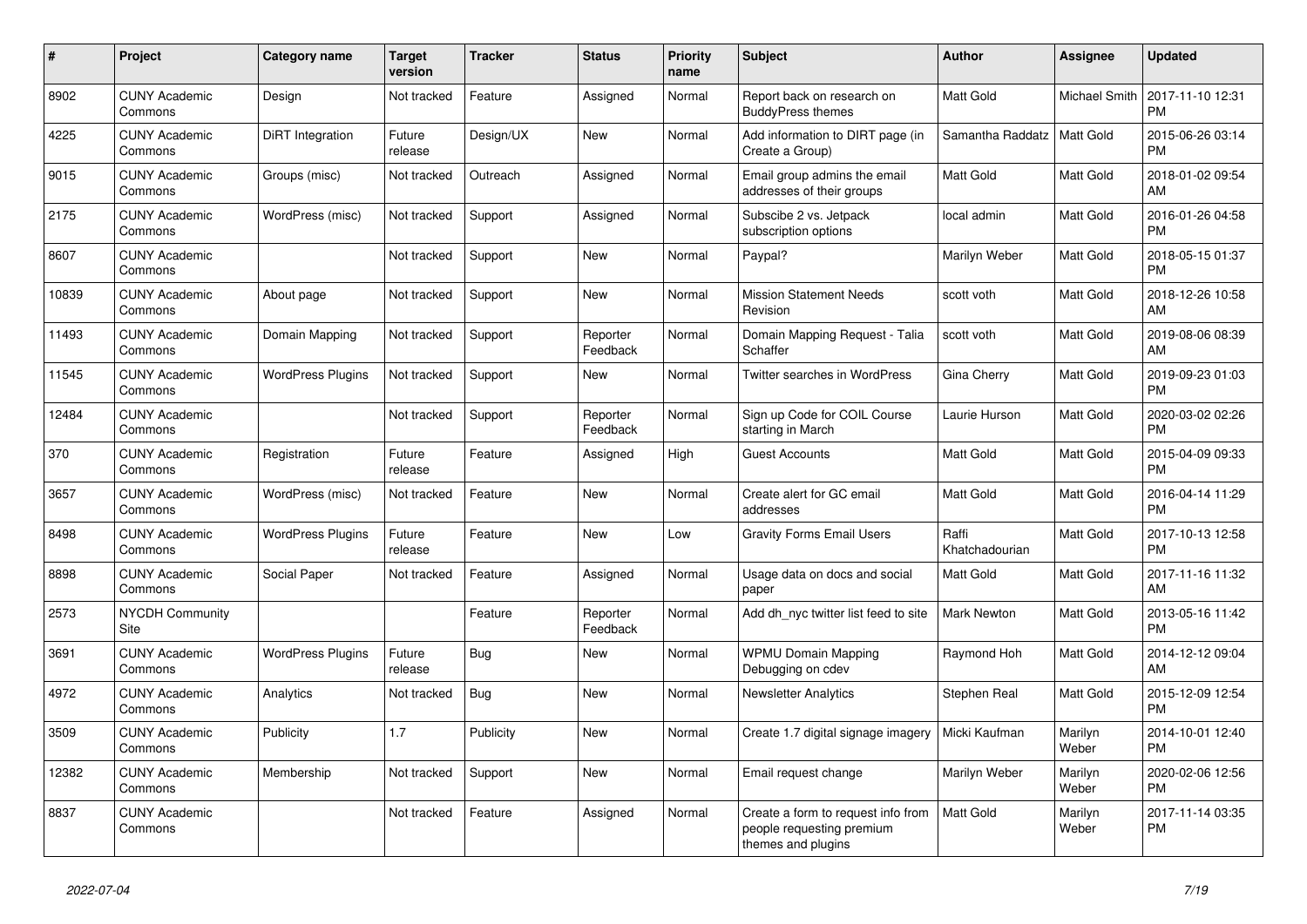| #     | Project                                                                 | <b>Category name</b>           | <b>Target</b><br>version | <b>Tracker</b> | <b>Status</b>        | Priority<br>name | <b>Subject</b>                                                               | Author                  | <b>Assignee</b>     | <b>Updated</b>                |
|-------|-------------------------------------------------------------------------|--------------------------------|--------------------------|----------------|----------------------|------------------|------------------------------------------------------------------------------|-------------------------|---------------------|-------------------------------|
| 9420  | <b>CUNY Academic</b><br>Commons                                         | cuny.is                        | Not tracked              | Feature        | <b>New</b>           | Normal           | Request for http://cuny.is/streams                                           | Raffi<br>Khatchadourian | Marilyn<br>Weber    | 2018-04-02 10:08<br>AM        |
| 6298  | <b>CUNY Academic</b><br>Commons                                         | <b>User Experience</b>         | Not tracked              | Design/UX      | Assigned             | Normal           | Examine data from survey                                                     | <b>Matt Gold</b>        | Margaret<br>Galvan  | 2016-10-14 12:16<br><b>PM</b> |
| 12392 | <b>CUNY Academic</b><br>Commons                                         | Help/Codex                     | Not tracked              | Documentation  | <b>New</b>           | Normal           | <b>Updates to Common Commons</b><br>Questions on Help Page                   | scott voth              | Margaret<br>Galvan  | 2020-02-11 10:53<br>AM        |
| 7828  | <b>CUNY Academic</b><br>Commons                                         |                                | Not tracked              | Feature        | Assigned             | Normal           | Theme Assessment 2017                                                        | Margaret Galvan         | Margaret<br>Galvan  | 2017-05-02 10:41<br><b>PM</b> |
| 8211  | <b>CUNY Academic</b><br>Commons                                         | <b>WordPress Themes</b>        | Future<br>release        | Feature        | <b>New</b>           | Normal           | Theme Suggestions: Material<br>Design-Inspired Themes                        | Margaret Galvan         | Margaret<br>Galvan  | 2017-08-07 02:48<br><b>PM</b> |
| 2666  | <b>CUNY Academic</b><br>Commons                                         | About page                     | Not tracked              | Documentation  | Assigned             | Normal           | <b>Update About Text</b>                                                     | Chris Stein             | Luke Waltzer        | 2016-03-04 11:19<br>AM        |
| 5955  | <b>CUNY Academic</b><br>Commons                                         | Outreach                       | Future<br>release        | Feature        | Assigned             | Normal           | Create auto-newsletter for<br>commons members                                | <b>Matt Gold</b>        | Luke Waltzer        | 2016-08-30 10:34<br>AM        |
| 6078  | <b>CUNY Academic</b><br>Commons                                         | Blogs (BuddyPress)             | Future<br>release        | Feature        | <b>New</b>           | Normal           | <b>Explore Adding Network Blog</b><br>Metadata Plugin                        | Luke Waltzer            | Luke Waltzer        | 2016-10-11 10:29<br><b>PM</b> |
| 14475 | <b>CUNY Academic</b><br>Commons                                         |                                | Not tracked              | Publicity      | New                  | Normal           | OER Showcase Page                                                            | Laurie Hurson           | Laurie Hurson       | 2021-09-14 10:46<br>AM        |
| 8666  | <b>CUNY Academic</b><br>Commons                                         | Teaching                       | Not tracked              | Documentation  | Assigned             | Normal           | Create Teaching on the Commons<br>Resource Page                              | <b>Matt Gold</b>        | Laurie Hurson       | 2019-09-23 03:16<br><b>PM</b> |
| 11517 | <b>CUNY Academic</b><br>Commons                                         |                                | Not tracked              | Feature        | Assigned             | Normal           | wp-accessibility plugin should not<br>strip 'target="_blank"' by default     | <b>Boone Gorges</b>     | Laurie Hurson       | 2019-09-24 09:57<br>AM        |
| 12446 | <b>CUNY Academic</b><br>Commons                                         | Groups (misc)                  | Future<br>release        | Feature        | Reporter<br>Feedback | Normal           | Toggle default site to group forum<br>posting                                | Laurie Hurson           | Laurie Hurson       | 2020-03-10 11:57<br>AM        |
| 11879 | <b>CUNY Academic</b><br>Commons                                         |                                | Not tracked              | Bug            | New                  | Normal           | Hypothesis comments appearing<br>on multiple, different pdfs across<br>blogs | Laurie Hurson           | Laurie Hurson       | 2019-09-19 02:39<br><b>PM</b> |
| 13891 | <b>CUNY Academic</b><br>Commons                                         | Internal Tools and<br>Workflow | 2.1.0                    | Feature        | New                  | Normal           | Migrate automated linting to<br>GitHub Actions                               | <b>Boone Gorges</b>     | Jeremy Felt         | 2022-06-29 11:13<br>AM        |
| 15194 | <b>CUNY Academic</b><br>Commons                                         | Internal Tools and<br>Workflow | 2.1.0                    | Feature        | New                  | Normal           | PHPCS sniff for un-restored<br>switch_to_blog() calls                        | <b>Boone Gorges</b>     | Jeremy Felt         | 2022-05-26 10:45<br>AM        |
| 13331 | <b>CUNY Academic</b><br>Commons                                         | Site cloning                   | Future<br>release        | Bug            | New                  | Normal           | Combine Site Template and Clone<br>operations                                | Boone Gorges            | Jeremy Felt         | 2021-11-19 12:39<br><b>PM</b> |
| 9835  | <b>CUNY Academic</b><br>Commons                                         | Group Forums                   | Future<br>release        | Bug            | Assigned             | Normal           | add a "like" function?                                                       | Marilyn Weber           | <b>Erik Trainer</b> | 2018-06-05 01:49<br><b>PM</b> |
| 12062 | AD/O365 Transition<br>from NonMatric to<br><b>Matriculated Students</b> |                                |                          | Feature        | In Progress          | Normal           | create solution and console<br>project                                       | Emilio Rodriguez        | Emilio<br>Rodriguez | 2019-11-12 03:56<br><b>PM</b> |
| 412   | <b>CUNY Academic</b><br>Commons                                         | <b>WordPress Themes</b>        | Future<br>release        | Feature        | Assigned             | Normal           | <b>Featured Themes</b>                                                       | Matt Gold               | Dominic<br>Giglio   | 2015-01-05 08:44<br><b>PM</b> |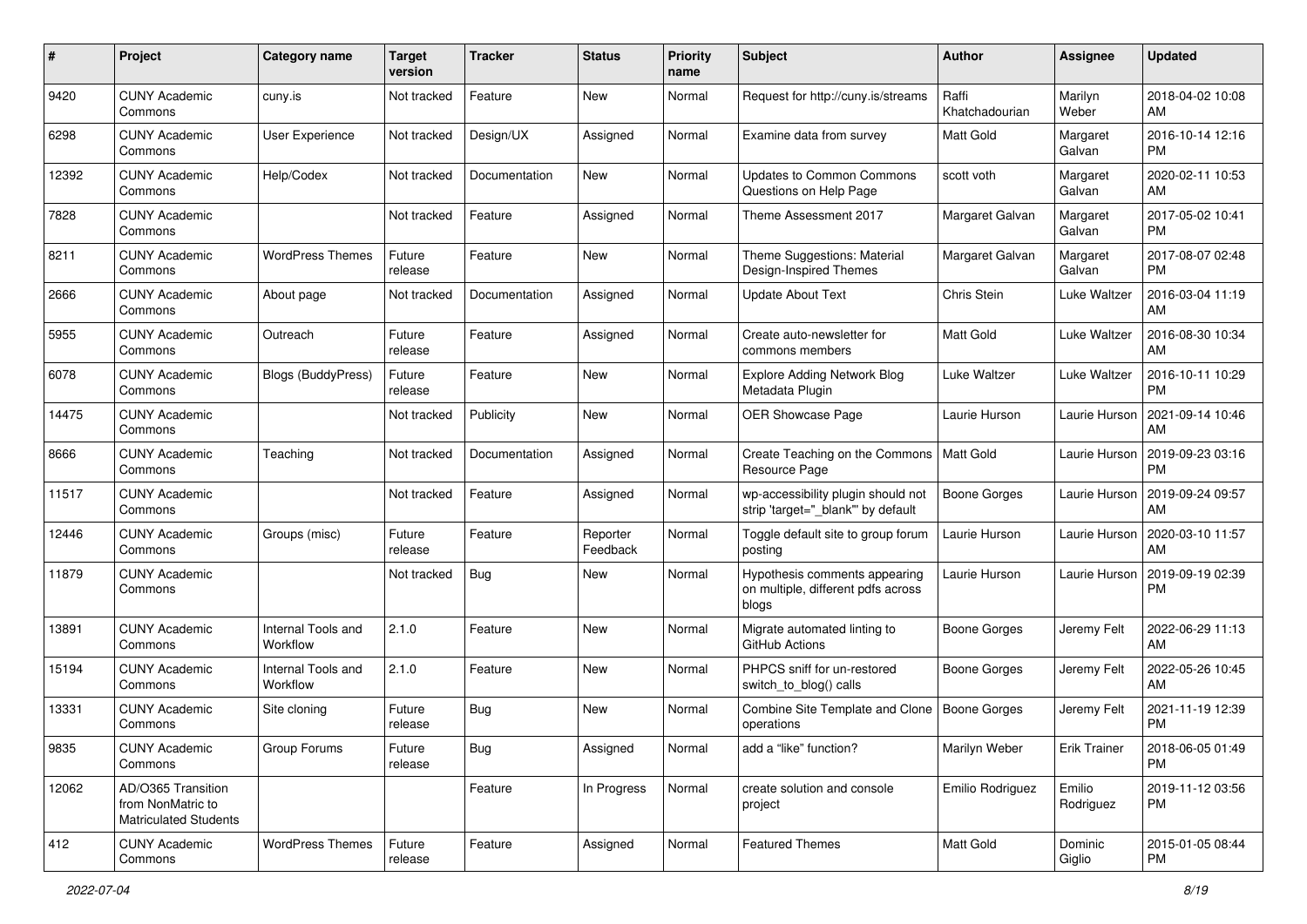| $\#$  | Project                         | <b>Category name</b>     | <b>Target</b><br>version | <b>Tracker</b> | <b>Status</b>        | Priority<br>name | <b>Subject</b>                                                      | <b>Author</b>    | <b>Assignee</b>    | <b>Updated</b>                |
|-------|---------------------------------|--------------------------|--------------------------|----------------|----------------------|------------------|---------------------------------------------------------------------|------------------|--------------------|-------------------------------|
| 940   | <b>CUNY Academic</b><br>Commons | Redmine                  | Future<br>release        | Feature        | Assigned             | Low              | Communication with users after<br>releases                          | <b>Matt Gold</b> | Dominic<br>Giglio  | 2012-09-09 04:36<br><b>PM</b> |
| 1983  | <b>CUNY Academic</b><br>Commons | Home Page                | Future<br>release        | Feature        | Assigned             | Low              | Media Library integration with<br>Featured Content plugin           | Boone Gorges     | Dominic<br>Giglio  | 2014-03-17 10:34<br>AM        |
| 2167  | <b>CUNY Academic</b><br>Commons | WordPress (misc)         | Future<br>release        | Bug            | Assigned             | Normal           | <b>CAC-Livestream Plugin Issues</b>                                 | Michael Smith    | Dominic<br>Giglio  | 2015-01-02 03:06<br><b>PM</b> |
| 4438  | <b>CUNY Academic</b><br>Commons | Events                   | Future<br>release        | Bug            | Assigned             | Normal           | Events Calendar - Export<br><b>Recurring Events</b>                 | scott voth       | Daniel Jones       | 2016-05-23 04:25<br><b>PM</b> |
| 5268  | <b>CUNY Academic</b><br>Commons | Group Forums             | Future<br>release        | <b>Bug</b>     | Assigned             | Normal           | Long-time to post to multiple<br>groups                             | Luke Waltzer     | Daniel Jones       | 2016-09-07 06:31<br><b>PM</b> |
| 13199 | <b>CUNY Academic</b><br>Commons | Group Forums             | Future<br>release        | Feature        | New                  | Normal           | Favoring Groups over bbPress<br>plugin                              | Colin McDonald   | Colin<br>McDonald  | 2021-11-19 12:28<br><b>PM</b> |
| 8078  | <b>CUNY Academic</b><br>Commons | <b>WordPress Plugins</b> | Future<br>release        | System Upgrade | Assigned             | Normal           | <b>CommentPress Updates</b>                                         | Margaret Galvan  | Christian<br>Wach  | 2017-05-08 03:49<br><b>PM</b> |
| 860   | <b>CUNY Academic</b><br>Commons | Design                   | Future<br>release        | Design/UX      | Assigned             | Normal           | <b>Standardize Button Treatment</b><br><b>Across the Commons</b>    | Chris Stein      | Chris Stein        | 2014-05-01 09:45<br>AM        |
| 3059  | <b>CUNY Academic</b><br>Commons | Group Forums             | Future<br>release        | Design/UX      | New                  | Normal           | Forum Post Permissable Content<br><b>Explanatory Text</b>           | Chris Stein      | Chris Stein        | 2015-04-02 11:27<br>AM        |
| 365   | <b>CUNY Academic</b><br>Commons | WordPress (misc)         | Future<br>release        | Feature        | Assigned             | Normal           | <b>Create Mouseover Tooltips</b><br>throughout Site                 | <b>Matt Gold</b> | Chris Stein        | 2015-11-09 06:18<br><b>PM</b> |
| 1544  | <b>CUNY Academic</b><br>Commons | Groups (misc)            | Future<br>release        | Feature        | Reporter<br>Feedback | Normal           | Group Filtering and Sorting                                         | Matt Gold        | <b>Chris Stein</b> | 2019-03-01 02:25<br><b>PM</b> |
| 2754  | <b>CUNY Academic</b><br>Commons | Design                   | Future<br>release        | Feature        | Assigned             | Normal           | Determine strategy for CAC logo<br>handling in top header           | Micki Kaufman    | Chris Stein        | 2015-01-05 08:53<br><b>PM</b> |
| 2832  | <b>CUNY Academic</b><br>Commons | <b>Public Portfolio</b>  | Future<br>release        | Feature        | Assigned             | Normal           | Improve interface for (not)<br>auto-linking profile fields          | Boone Gorges     | Chris Stein        | 2015-01-05 08:52<br><b>PM</b> |
| 2881  | <b>CUNY Academic</b><br>Commons | <b>Public Portfolio</b>  | Future<br>release        | Feature        | Assigned             | Normal           | Redesign the UX for Profiles                                        | Chris Stein      | Chris Stein        | 2016-10-13 12:45<br><b>PM</b> |
| 3330  | <b>CUNY Academic</b><br>Commons | My Commons               | Future<br>release        | Feature        | Assigned             | Normal           | "Commons Information" tool                                          | Boone Gorges     | Chris Stein        | 2014-09-22 08:46<br><b>PM</b> |
| 3354  | <b>CUNY Academic</b><br>Commons | <b>Group Files</b>       | Future<br>release        | Feature        | Assigned             | Low              | Allow Group Download of Multiple<br><b>Selected Files</b>           | <b>Matt Gold</b> | Chris Stein        | 2014-08-01 08:50<br>AM        |
| 3770  | <b>CUNY Academic</b><br>Commons | <b>Public Portfolio</b>  | Future<br>release        | Feature        | Assigned             | Normal           | Improve Layout/Formatting of<br>Positions Area on Public Portfolios | <b>Matt Gold</b> | Chris Stein        | 2015-04-01 09:17<br><b>PM</b> |
| 9028  | <b>CUNY Academic</b><br>Commons | Onboarding               | Future<br>release        | Feature        | Assigned             | Normal           | suggest groups to new members<br>during the registration process    | Matt Gold        | Chris Stein        | 2018-10-24 12:34<br><b>PM</b> |
| 10354 | CUNY Academic<br>Commons        | <b>Public Portfolio</b>  | Future<br>release        | Feature        | <b>New</b>           | Normal           | Opt out of Having a Profile Page                                    | scott voth       | <b>Chris Stein</b> | 2020-05-12 10:43<br>AM        |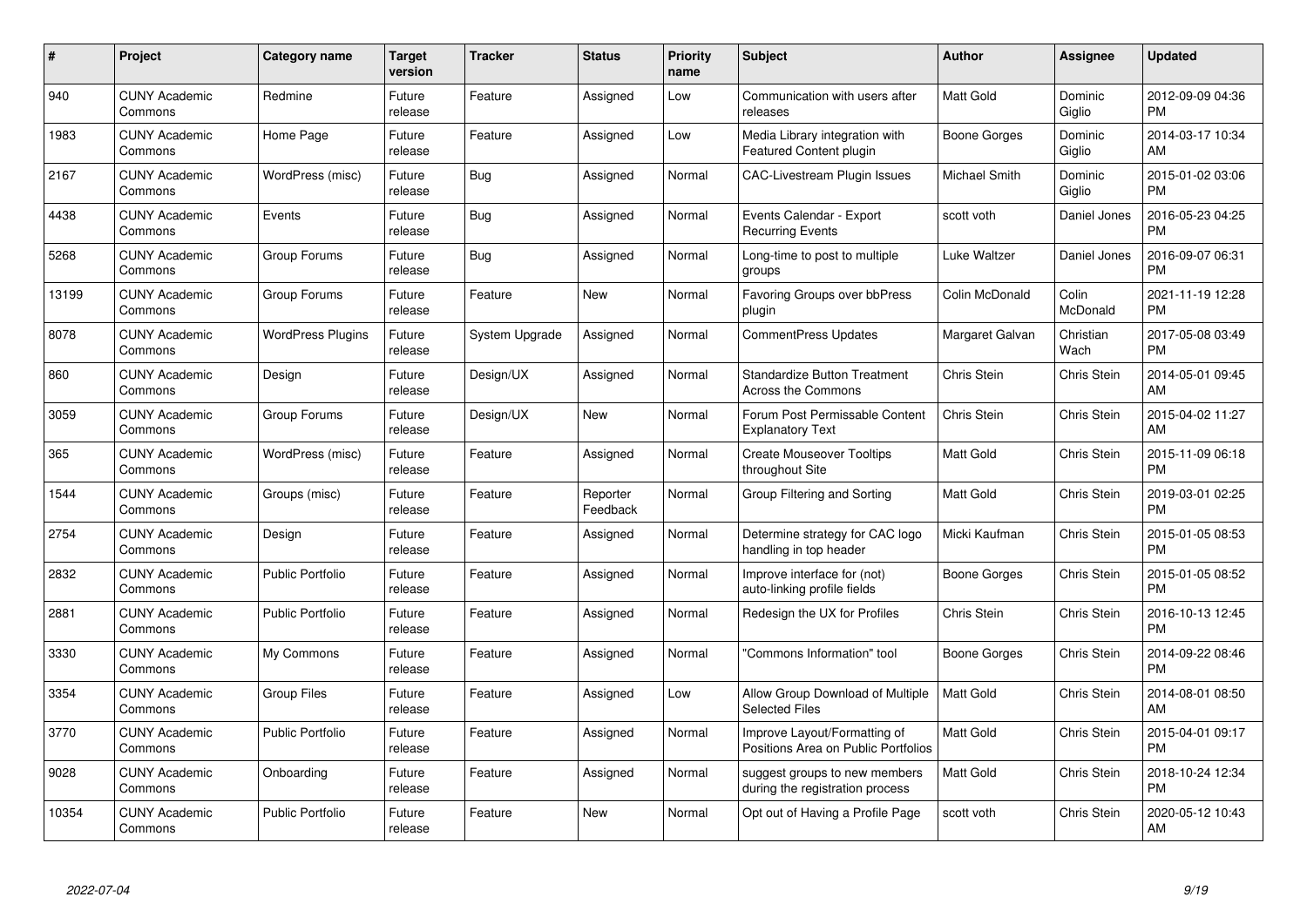| $\pmb{\#}$ | Project                         | <b>Category name</b>     | <b>Target</b><br>version | <b>Tracker</b> | <b>Status</b>        | <b>Priority</b><br>name | <b>Subject</b>                                                      | <b>Author</b>           | <b>Assignee</b> | <b>Updated</b>                |
|------------|---------------------------------|--------------------------|--------------------------|----------------|----------------------|-------------------------|---------------------------------------------------------------------|-------------------------|-----------------|-------------------------------|
| 5827       | <b>CUNY Academic</b><br>Commons | <b>Public Portfolio</b>  | Future<br>release        | <b>Bug</b>     | Assigned             | Normal                  | Academic Interests square bracket   scott voth<br>links not working |                         | Chris Stein     | 2016-08-11 11:59<br><b>PM</b> |
| 4592       | <b>CUNY Academic</b><br>Commons | Events                   | Future<br>release        | Design/UX      | <b>New</b>           | Normal                  | Event Creation - Venue Dropdown<br>Slow                             | Samantha Raddatz        | Boone<br>Gorges | 2015-09-14 04:56<br><b>PM</b> |
| 4903       | <b>CUNY Academic</b><br>Commons | Events                   | Future<br>release        | Design/UX      | Assigned             | Normal                  | Improving visual appearance of<br>event calendars                   | <b>Matt Gold</b>        | Boone<br>Gorges | 2016-10-13 11:51<br>AM        |
| 5182       | <b>CUNY Academic</b><br>Commons | Social Paper             | Future<br>release        | Design/UX      | <b>New</b>           | Normal                  | "Publishing" a private paper on<br>social paper?                    | Raffi<br>Khatchadourian | Boone<br>Gorges | 2016-10-13 04:12<br><b>PM</b> |
| 15210      | <b>CUNY Academic</b><br>Commons | Analytics                | Not tracked              | Design/UX      | <b>New</b>           | Normal                  | Google Analytics improvements                                       | Colin McDonald          | Boone<br>Gorges | 2022-05-24 10:47<br>AM        |
| 6014       | <b>CUNY Academic</b><br>Commons | Publicity                | Future<br>release        | Publicity      | Reporter<br>Feedback | Normal                  | Google search listing                                               | <b>Matt Gold</b>        | Boone<br>Gorges | 2016-09-21 03:48<br><b>PM</b> |
| 14504      | <b>CUNY Academic</b><br>Commons |                          | Not tracked              | Publicity      | Reporter<br>Feedback | Normal                  | Adding showcases to home page<br>menu                               | Laurie Hurson           | Boone<br>Gorges | 2022-01-19 03:26<br><b>PM</b> |
| 9207       | <b>CUNY Academic</b><br>Commons |                          | Future<br>release        | Support        | Reporter<br>Feedback | Normal                  | display dashboards made in<br>Tableau?                              | Marilyn Weber           | Boone<br>Gorges | 2018-04-10 10:42<br>AM        |
| 9211       | <b>CUNY Academic</b><br>Commons | <b>WordPress Plugins</b> | Future<br>release        | Support        | Reporter<br>Feedback | Normal                  | Auto-Role Setting in Forum Plugin<br><b>Causing Some Confusion</b>  | <b>Luke Waltzer</b>     | Boone<br>Gorges | 2018-03-13 11:44<br>AM        |
| 9941       | <b>CUNY Academic</b><br>Commons | Wiki                     | Not tracked              | Support        | Assigned             | Normal                  | Wiki functionality                                                  | <b>Matt Gold</b>        | Boone<br>Gorges | 2018-06-26 10:57<br>AM        |
| 11386      | <b>CUNY Academic</b><br>Commons | WordPress - Media        | Not tracked              | Support        | Reporter<br>Feedback | Normal                  | disappearing images                                                 | scott voth              | Boone<br>Gorges | 2019-05-14 10:32<br>AM        |
| 11449      | <b>CUNY Academic</b><br>Commons | WordPress - Media        | Not tracked              | Support        | Reporter<br>Feedback | Normal                  | Cloning Media Library for JITP<br>from Staging to Production Site   | <b>Patrick DeDauw</b>   | Boone<br>Gorges | 2019-05-13 12:00<br><b>PM</b> |
| 11496      | <b>CUNY Academic</b><br>Commons | <b>Public Portfolio</b>  | 1.15.2                   | Support        | New                  | Normal                  | Replace Twitter Icon on Member<br>Portfolio page                    | scott voth              | Boone<br>Gorges | 2019-06-06 01:03<br><b>PM</b> |
| 15767      | <b>CUNY Academic</b><br>Commons | WordPress (misc)         |                          | Support        | <b>New</b>           | Normal                  | Site loading slowly                                                 | scott voth              | Boone<br>Gorges | 2022-04-04 08:56<br><b>PM</b> |
| 58         | <b>CUNY Academic</b><br>Commons | BuddyPress (misc)        | Future<br>release        | Feature        | Assigned             | Low                     | Make member search sortable by<br>last name                         | Roberta Brody           | Boone<br>Gorges | 2010-08-26 02:38<br><b>PM</b> |
| 287        | <b>CUNY Academic</b><br>Commons | WordPress (misc)         | Future<br>release        | Feature        | Assigned             | Normal                  | Create troubleshooting tool for<br>account sign-up                  | <b>Matt Gold</b>        | Boone<br>Gorges | 2015-11-09 06:17<br><b>PM</b> |
| 377        | <b>CUNY Academic</b><br>Commons | BuddyPress (misc)        | Future<br>release        | Feature        | Assigned             | Normal                  | Like buttons                                                        | Matt Gold               | Boone<br>Gorges | 2010-11-16 05:13<br><b>PM</b> |
| 435        | <b>CUNY Academic</b><br>Commons | BuddyPress (misc)        | Future<br>release        | Feature        | Assigned             | Normal                  | Include Avatar Images in Forum<br><b>Post Notification Emails</b>   | <b>Matt Gold</b>        | Boone<br>Gorges | 2010-12-08 12:40<br><b>PM</b> |
| 500        | <b>CUNY Academic</b><br>Commons | BuddyPress (misc)        | Future<br>release        | Feature        | Assigned             | Normal                  | <b>Export Group Data</b>                                            | <b>Matt Gold</b>        | Boone<br>Gorges | 2010-12-19 12:09<br><b>PM</b> |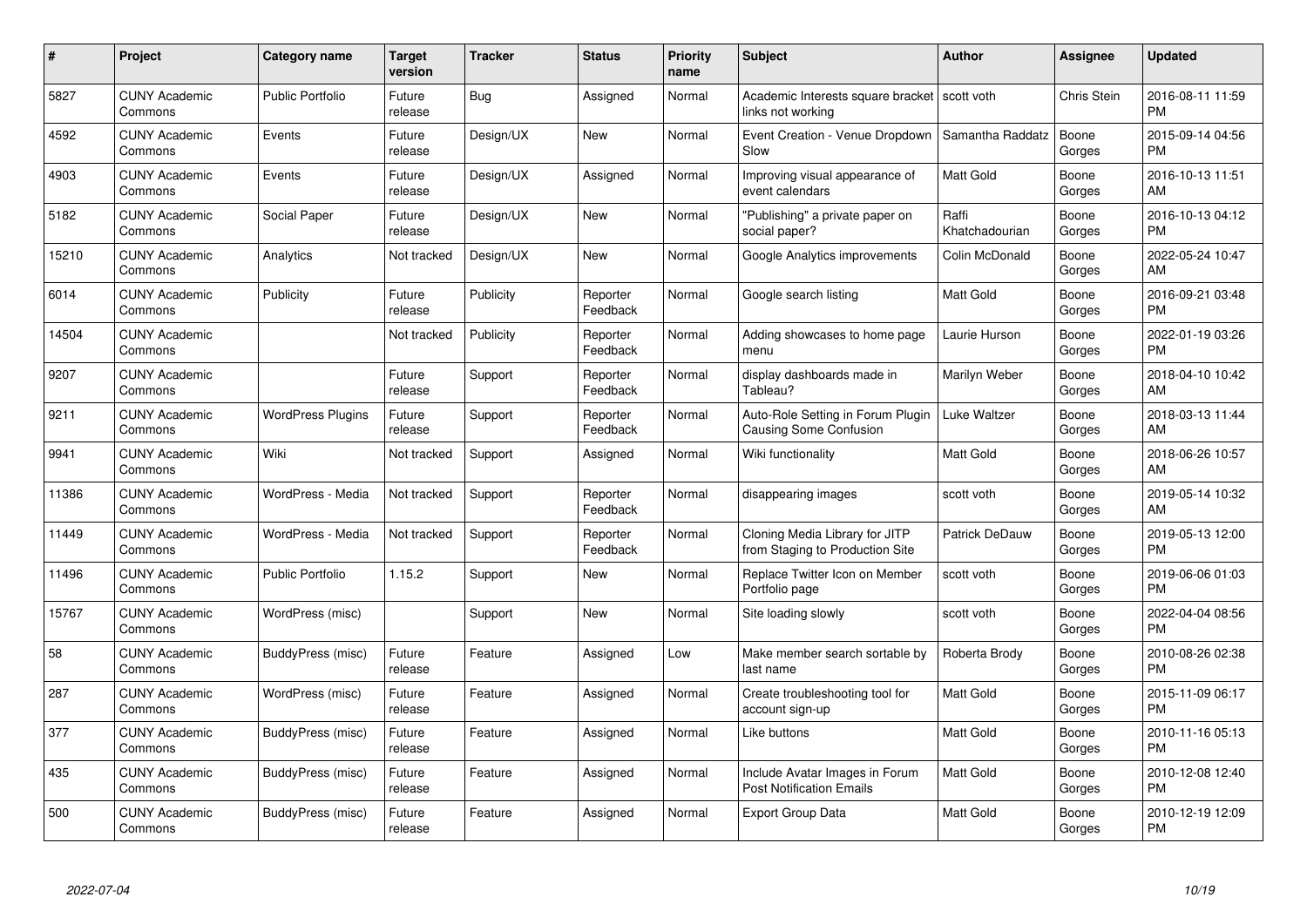| #    | <b>Project</b>                  | Category name            | Target<br>version | <b>Tracker</b> | <b>Status</b> | <b>Priority</b><br>name | <b>Subject</b>                                                       | <b>Author</b>       | Assignee        | <b>Updated</b>                |
|------|---------------------------------|--------------------------|-------------------|----------------|---------------|-------------------------|----------------------------------------------------------------------|---------------------|-----------------|-------------------------------|
| 519  | <b>CUNY Academic</b><br>Commons | <b>BuddyPress Docs</b>   | Future<br>release | Feature        | Assigned      | Low                     | TOC for individual docs - for new<br>BP "wiki-like" plugin           | scott voth          | Boone<br>Gorges | 2015-11-09 05:54<br><b>PM</b> |
| 554  | <b>CUNY Academic</b><br>Commons | BuddyPress (misc)        | Future<br>release | Feature        | Assigned      | Normal                  | Add Trackback notifications to<br>site-wide activity feed            | Matt Gold           | Boone<br>Gorges | 2015-11-09 06:19<br>PM.       |
| 585  | <b>CUNY Academic</b><br>Commons | Group Forums             | Future<br>release | Feature        | Assigned      | Normal                  | Merge Forum Topics                                                   | Sarah Morgano       | Boone<br>Gorges | 2011-07-06 04:11<br><b>PM</b> |
| 599  | <b>CUNY Academic</b><br>Commons | BuddyPress (misc)        | Future<br>release | Feature        | Assigned      | Normal                  | Consider adding rating plugins for<br><b>BuddyPress/BBPress</b>      | <b>Matt Gold</b>    | Boone<br>Gorges | 2011-08-22 06:50<br><b>PM</b> |
| 618  | <b>CUNY Academic</b><br>Commons | <b>BuddyPress Docs</b>   | Future<br>release | Feature        | Assigned      | Normal                  | BuddyPress Docs: export formats                                      | <b>Boone Gorges</b> | Boone<br>Gorges | 2015-11-09 05:38<br><b>PM</b> |
| 635  | <b>CUNY Academic</b><br>Commons | BuddyPress (misc)        | Future<br>release | Feature        | Assigned      | Normal                  | Big Blue Button -<br>Videoconferencing in Groups and<br><b>Blogs</b> | Matt Gold           | Boone<br>Gorges | 2011-03-14 03:24<br><b>PM</b> |
| 658  | <b>CUNY Academic</b><br>Commons | <b>WordPress Plugins</b> | Future<br>release | Feature        | Assigned      | Normal                  | Rebulid Sitewide Tag Suggestion                                      | <b>Matt Gold</b>    | Boone<br>Gorges | 2015-01-05 08:47<br><b>PM</b> |
| 1165 | <b>CUNY Academic</b><br>Commons | <b>Email Invitations</b> | Future<br>release | Feature        | Assigned      | Low                     | Allow saved lists of invitees under<br>Send Invites                  | Boone Gorges        | Boone<br>Gorges | 2015-11-09 06:03<br><b>PM</b> |
| 1166 | <b>CUNY Academic</b><br>Commons | <b>Email Invitations</b> | Future<br>release | Feature        | New           | Low                     | Better organizational tools for Sent<br>Invites                      | Boone Gorges        | Boone<br>Gorges | 2015-11-09 06:02<br><b>PM</b> |
| 1167 | <b>CUNY Academic</b><br>Commons | <b>Email Invitations</b> | Future<br>release | Feature        | <b>New</b>    | Low                     | Allow email invitations to be resent                                 | Boone Gorges        | Boone<br>Gorges | 2015-11-12 12:53<br>AM        |
| 1417 | <b>CUNY Academic</b><br>Commons | <b>BuddyPress Docs</b>   | Future<br>release | Feature        | Assigned      | Low                     | <b>Bulk actions for BuddyPress Docs</b>                              | <b>Boone Gorges</b> | Boone<br>Gorges | 2016-10-17 10:41<br><b>PM</b> |
| 1422 | <b>CUNY Academic</b><br>Commons | <b>BuddyPress Docs</b>   | Future<br>release | Feature        | Assigned      | Normal                  | Make "created Doc" activity icons<br>non-mini                        | Boone Gorges        | Boone<br>Gorges | 2015-11-09 05:48<br><b>PM</b> |
| 1460 | <b>CUNY Academic</b><br>Commons | Analytics                | Future<br>release | Feature        | Assigned      | Normal                  | Update System Report                                                 | <b>Brian Foote</b>  | Boone<br>Gorges | 2015-11-09 06:13<br><b>PM</b> |
| 1508 | <b>CUNY Academic</b><br>Commons | WordPress (misc)         | Future<br>release | Feature        | Assigned      | Normal                  | Share login cookies across<br>mapped domains                         | Boone Gorges        | Boone<br>Gorges | 2012-07-02 12:12<br><b>PM</b> |
| 1562 | <b>CUNY Academic</b><br>Commons | <b>WordPress Plugins</b> | Future<br>release | Feature        | Assigned      | Low                     | Play with NYT Collaborative<br><b>Authoring Tool</b>                 | Matt Gold           | Boone<br>Gorges | 2015-01-05 08:47<br><b>PM</b> |
| 1744 | <b>CUNY Academic</b><br>Commons | <b>BuddyPress Docs</b>   | Future<br>release | Feature        | Assigned      | Normal                  | Spreadsheet-style Docs                                               | Boone Gorges        | Boone<br>Gorges | 2015-11-09 06:13<br><b>PM</b> |
| 1888 | <b>CUNY Academic</b><br>Commons | Home Page                | Future<br>release | Feature        | Assigned      | Normal                  | Refactor BP MPO Activity Filter to<br>support proper pagination      | Sarah Morgano       | Boone<br>Gorges | 2014-05-01 07:11<br><b>PM</b> |
| 2013 | <b>CUNY Academic</b><br>Commons | <b>Public Portfolio</b>  | Future<br>release | Feature        | Assigned      | Low                     | Have Profile Privacy Options show<br>up only for filled-in fields    | <b>Matt Gold</b>    | Boone<br>Gorges | 2015-11-09 06:09<br><b>PM</b> |
| 2223 | <b>CUNY Academic</b><br>Commons | <b>WordPress Plugins</b> | Future<br>release | Feature        | Assigned      | Low                     | Add Participad to the CUNY<br>Academic Commons                       | Matt Gold           | Boone<br>Gorges | 2014-09-17 10:03<br><b>PM</b> |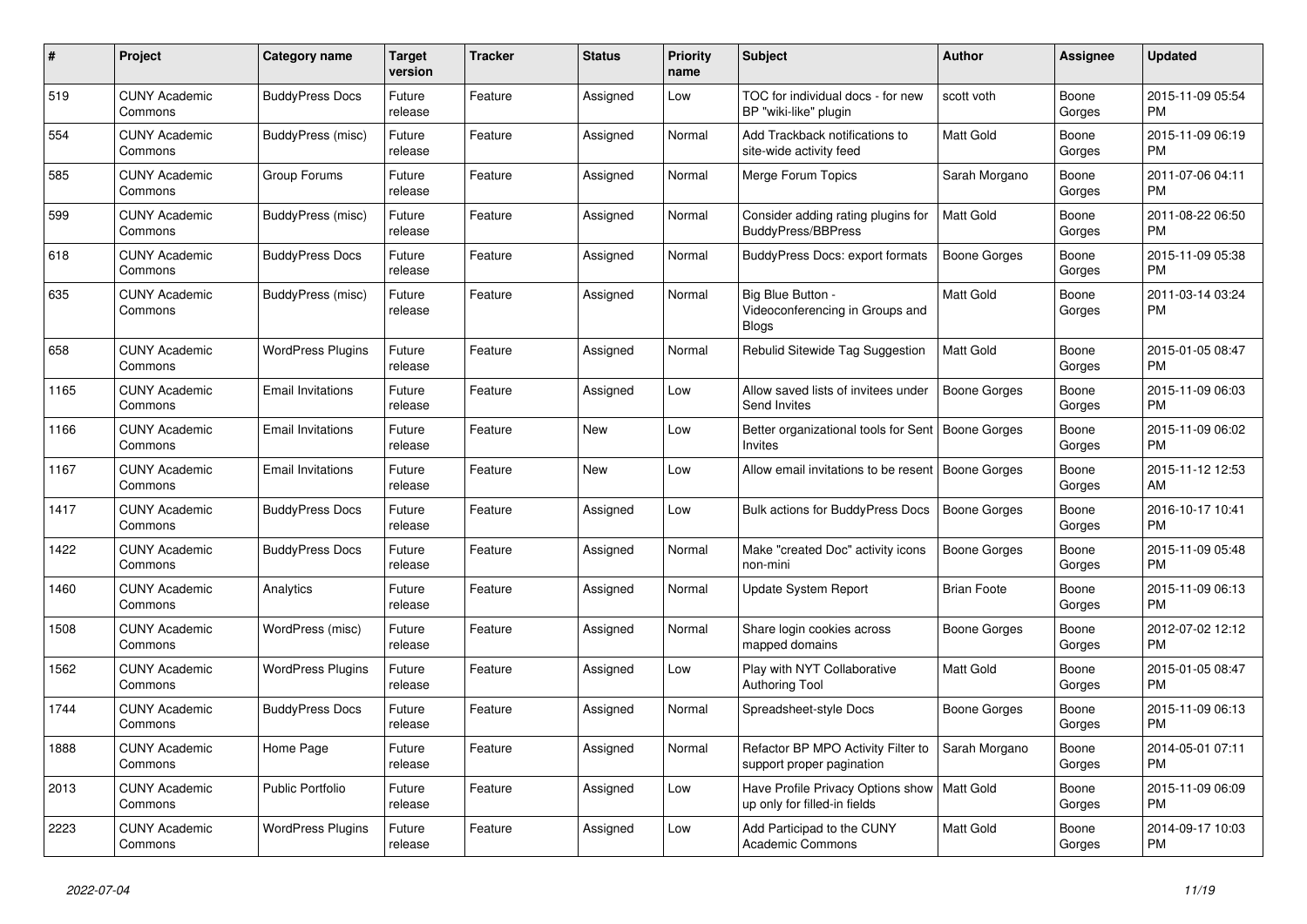| #    | Project                         | <b>Category name</b>           | <b>Target</b><br>version | <b>Tracker</b> | <b>Status</b> | <b>Priority</b><br>name | <b>Subject</b>                                                                 | <b>Author</b>       | <b>Assignee</b> | <b>Updated</b>                |
|------|---------------------------------|--------------------------------|--------------------------|----------------|---------------|-------------------------|--------------------------------------------------------------------------------|---------------------|-----------------|-------------------------------|
| 2325 | <b>CUNY Academic</b><br>Commons | <b>BuddyPress</b> (misc)       | Future<br>release        | Feature        | Assigned      | Low                     | Profile should have separate fields<br>for first/last names                    | local admin         | Boone<br>Gorges | 2015-11-09 06:09<br>PM.       |
| 2523 | <b>CUNY Academic</b><br>Commons | <b>BuddyPress Docs</b>         | Future<br>release        | Feature        | Assigned      | Normal                  | Allow Users to Upload Images to<br><b>BP</b> Docs                              | Matt Gold           | Boone<br>Gorges | 2015-11-09 06:14<br><b>PM</b> |
| 2610 | <b>CUNY Academic</b><br>Commons | Group Invitations              | Future<br>release        | Feature        | Assigned      | Low                     | Request: Custom invitation<br>message to group invites                         | local admin         | Boone<br>Gorges | 2015-11-09 06:13<br><b>PM</b> |
| 2753 | <b>CUNY Academic</b><br>Commons | <b>Public Portfolio</b>        | Future<br>release        | Feature        | New           | Normal                  | Create actual actual tagification in<br>academic interests and other<br>fields | Micki Kaufman       | Boone<br>Gorges | 2015-01-05 08:52<br>PM        |
| 3002 | <b>CUNY Academic</b><br>Commons | Search                         | Future<br>release        | Feature        | Assigned      | Normal                  | Overhaul CAC search by using<br>external search appliance                      | Boone Gorges        | Boone<br>Gorges | 2020-07-15 03:05<br>PM.       |
| 3042 | <b>CUNY Academic</b><br>Commons | <b>Public Portfolio</b>        | Future<br>release        | Feature        | Assigned      | Normal                  | Browsing member interests                                                      | Matt Gold           | Boone<br>Gorges | 2015-03-21 09:04<br><b>PM</b> |
| 3048 | <b>CUNY Academic</b><br>Commons | <b>Public Portfolio</b>        | Future<br>release        | Feature        | New           | Low                     | Images for rich text profile fields                                            | Boone Gorges        | Boone<br>Gorges | 2014-02-19 12:56<br><b>PM</b> |
| 3080 | <b>CUNY Academic</b><br>Commons | <b>Group Files</b>             | Future<br>release        | Feature        | Assigned      | Low                     | Create a system to keep track of<br>file changes                               | Matt Gold           | Boone<br>Gorges | 2014-02-26 10:04<br><b>PM</b> |
| 3193 | <b>CUNY Academic</b><br>Commons | Group Forums                   | Future<br>release        | Feature        | Assigned      | Normal                  | bbPress 2.x dynamic roles and<br><b>RBE</b>                                    | <b>Boone Gorges</b> | Boone<br>Gorges | 2014-09-30 01:30<br>PM.       |
| 3220 | <b>CUNY Academic</b><br>Commons | <b>Public Portfolio</b>        | Future<br>release        | Feature        | Assigned      | Normal                  | Add indent/outdent option to<br>Formatting Buttons on Profile<br>Page          | <b>Matt Gold</b>    | Boone<br>Gorges | 2014-05-21 10:39<br><b>PM</b> |
| 3230 | <b>CUNY Academic</b><br>Commons | Internal Tools and<br>Workflow | Not tracked              | Feature        | Assigned      | High                    | Scripts for quicker<br>provisioning/updating of<br>development environments    | <b>Boone Gorges</b> | Boone<br>Gorges | 2016-01-26 04:54<br><b>PM</b> |
| 3308 | <b>CUNY Academic</b><br>Commons | Group Invitations              | Future<br>release        | Feature        | Assigned      | Normal                  | Allow members to rescind group<br>invitations                                  | <b>Matt Gold</b>    | Boone<br>Gorges | 2015-04-01 08:53<br><b>PM</b> |
| 3475 | <b>CUNY Academic</b><br>Commons | Events                         | Future<br>release        | Feature        | Assigned      | Normal                  | Request to add plugin to<br>streamline room<br>booking/appointment booking     | Naomi Barrettara    | Boone<br>Gorges | 2014-12-01 05:14<br><b>PM</b> |
| 3580 | <b>CUNY Academic</b><br>Commons | Group Blogs                    | Future<br>release        | Feature        | New           | Normal                  | Multiple blogs per group                                                       | <b>Boone Gorges</b> | Boone<br>Gorges | 2018-02-20 02:02<br><b>PM</b> |
| 3615 | <b>CUNY Academic</b><br>Commons | Redmine                        | Not tracked              | Feature        | <b>New</b>    | Low                     | Create Redmine issues via email                                                | Dominic Giglio      | Boone<br>Gorges | 2017-11-16 11:36<br>AM        |
| 3759 | <b>CUNY Academic</b><br>Commons | WordPress (misc)               | Future<br>release        | Feature        | Assigned      | Normal                  | Review Interface for Adding Users<br>to Blogs                                  | Matt Gold           | Boone<br>Gorges | 2015-03-24 05:52<br>PM.       |
| 3768 | <b>CUNY Academic</b><br>Commons | Public Portfolio               | Future<br>release        | Feature        | Assigned      | Normal                  | Institutions/Past positions on<br>public portfolios                            | Matt Gold           | Boone<br>Gorges | 2018-04-23 10:44<br>AM        |
| 4053 | <b>CUNY Academic</b><br>Commons | Events                         | Future<br>release        | Feature        | Assigned      | Normal                  | Create new tab for past events                                                 | Matt Gold           | Boone<br>Gorges | 2015-05-12 02:10<br><b>PM</b> |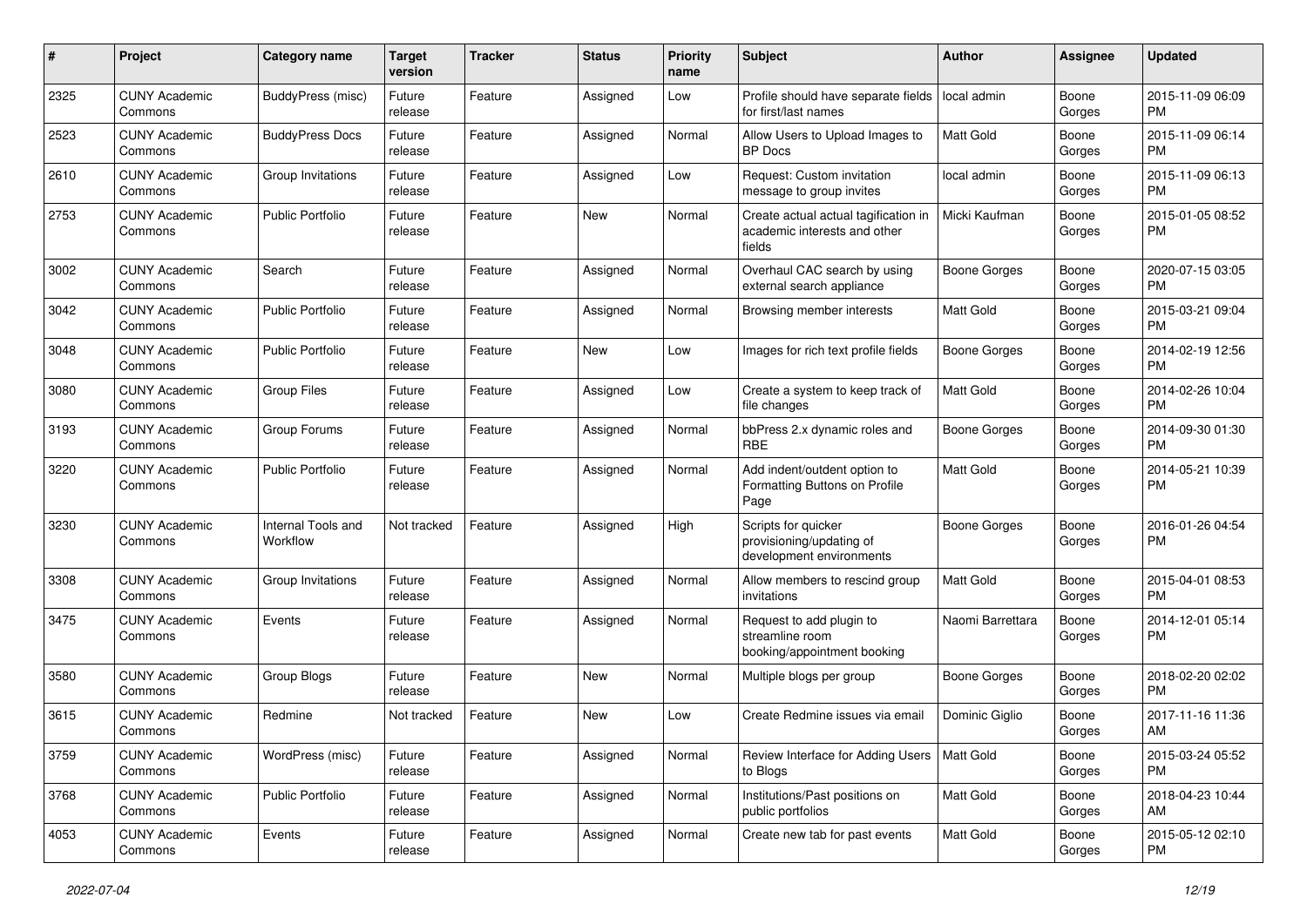| #     | Project                         | <b>Category name</b>      | <b>Target</b><br>version | <b>Tracker</b> | <b>Status</b>        | <b>Priority</b><br>name | <b>Subject</b>                                                                             | <b>Author</b>     | Assignee        | <b>Updated</b>                |
|-------|---------------------------------|---------------------------|--------------------------|----------------|----------------------|-------------------------|--------------------------------------------------------------------------------------------|-------------------|-----------------|-------------------------------|
| 4238  | <b>CUNY Academic</b><br>Commons | Events                    | Future<br>release        | Feature        | Assigned             | Normal                  | Copy Events to Other Groups?                                                               | <b>Matt Gold</b>  | Boone<br>Gorges | 2015-07-02 10:08<br>AM        |
| 4481  | <b>CUNY Academic</b><br>Commons | Events                    | Future<br>release        | Feature        | <b>New</b>           | Normal                  | Group admins/mods should have<br>the ability to unlink an event from<br>the group          | Boone Gorges      | Boone<br>Gorges | 2017-04-24 03:53<br><b>PM</b> |
| 4980  | <b>CUNY Academic</b><br>Commons | Home Page                 | Future<br>release        | Feature        | Assigned             | Normal                  | CAC Featured Content -- Adding<br>Randomization                                            | <b>Matt Gold</b>  | Boone<br>Gorges | 2016-12-12 03:01<br><b>PM</b> |
| 5052  | <b>CUNY Academic</b><br>Commons | Social Paper              | Future<br>release        | Feature        | New                  | Low                     | Sentence by sentence or line by<br>line comments (SP suggestion #3)                        | Marilyn Weber     | Boone<br>Gorges | 2016-02-11 10:24<br><b>PM</b> |
| 5234  | <b>CUNY Academic</b><br>Commons | Membership                | Future<br>release        | Feature        | Assigned             | Normal                  | Write Unconfirmed patch for WP                                                             | Boone Gorges      | Boone<br>Gorges | 2016-10-24 11:18<br>AM        |
| 5696  | <b>CUNY Academic</b><br>Commons | Events                    | Future<br>release        | Feature        | Assigned             | Normal                  | Events Calendar - display options<br>calendar aggregation                                  | Matt Gold         | Boone<br>Gorges | 2016-10-13 11:44<br>AM        |
| 6389  | <b>CUNY Academic</b><br>Commons | <b>BuddyPress Docs</b>    | Future<br>release        | Feature        | New                  | Low                     | Make Discussion Area Visible<br>When Editing a Doc                                         | Luke Waltzer      | Boone<br>Gorges | 2016-10-21 04:16<br><b>PM</b> |
| 8756  | <b>CUNY Academic</b><br>Commons | Group Blogs               | Future<br>release        | Feature        | Hold                 | Normal                  | Connect multiple blogs to one<br>group?                                                    | Matt Gold         | Boone<br>Gorges | 2017-09-30 10:42<br>AM        |
| 8835  | <b>CUNY Academic</b><br>Commons | <b>Blogs (BuddyPress)</b> | Future<br>release        | Feature        | New                  | Normal                  | Extend cuny is shortlinks to sites                                                         | Luke Waltzer      | Boone<br>Gorges | 2022-04-26 11:59<br>AM        |
| 8836  | <b>CUNY Academic</b><br>Commons | <b>Blogs (BuddyPress)</b> | Future<br>release        | Feature        | Assigned             | Normal                  | Redesign site launch process                                                               | <b>Matt Gold</b>  | Boone<br>Gorges | 2019-10-03 02:49<br><b>PM</b> |
| 8900  | <b>CUNY Academic</b><br>Commons | Accessibility             | Future<br>release        | Feature        | Assigned             | Normal                  | Look into tools to enforce<br>accessibility in WP environment                              | <b>Matt Gold</b>  | Boone<br>Gorges | 2022-04-26 11:59<br>AM        |
| 8901  | <b>CUNY Academic</b><br>Commons | Accessibility             | Future<br>release        | Feature        | Assigned             | Normal                  | Theme analysis for accessibility                                                           | Matt Gold         | Boone<br>Gorges | 2022-04-26 11:59<br>AM        |
| 9895  | <b>CUNY Academic</b><br>Commons | Onboarding                | Future<br>release        | Feature        | Assigned             | Normal                  | Add "Accept Invitation"<br>link/button/function to Group<br>and/or Site invitation emails? | Luke Waltzer      | Boone<br>Gorges | 2018-06-07 12:42<br><b>PM</b> |
| 9947  | <b>CUNY Academic</b><br>Commons | <b>WordPress Plugins</b>  | Future<br>release        | Feature        | Reporter<br>Feedback | Normal                  | Install H5P quiz plugin                                                                    | <b>Matt Gold</b>  | Boone<br>Gorges | 2018-09-11 11:01<br>AM        |
| 10226 | <b>CUNY Academic</b><br>Commons | Courses                   | Future<br>release        | Feature        | <b>New</b>           | Normal                  | Add "My Courses" to drop down<br>list                                                      | scott voth        | Boone<br>Gorges | 2021-11-19 12:42<br><b>PM</b> |
| 10368 | <b>CUNY Academic</b><br>Commons |                           | Future<br>release        | Feature        | Assigned             | Normal                  | Use ORCID data to populate<br>academic profile page                                        | Stephen Francoeur | Boone<br>Gorges | 2018-09-25 01:53<br><b>PM</b> |
| 11531 | <b>CUNY Academic</b><br>Commons | Events                    | Future<br>release        | Feature        | <b>New</b>           | Normal                  | Main Events calendar should<br>include non-public events that<br>user has access to        | scott voth        | Boone<br>Gorges | 2019-06-11 10:00<br>AM        |
| 11945 | <b>CUNY Academic</b><br>Commons | Reckoning                 | Future<br>release        | Feature        | Reporter<br>Feedback | Normal                  | Add Comments bubble to<br>Reckoning views                                                  | Boone Gorges      | Boone<br>Gorges | 2019-11-12 05:14<br><b>PM</b> |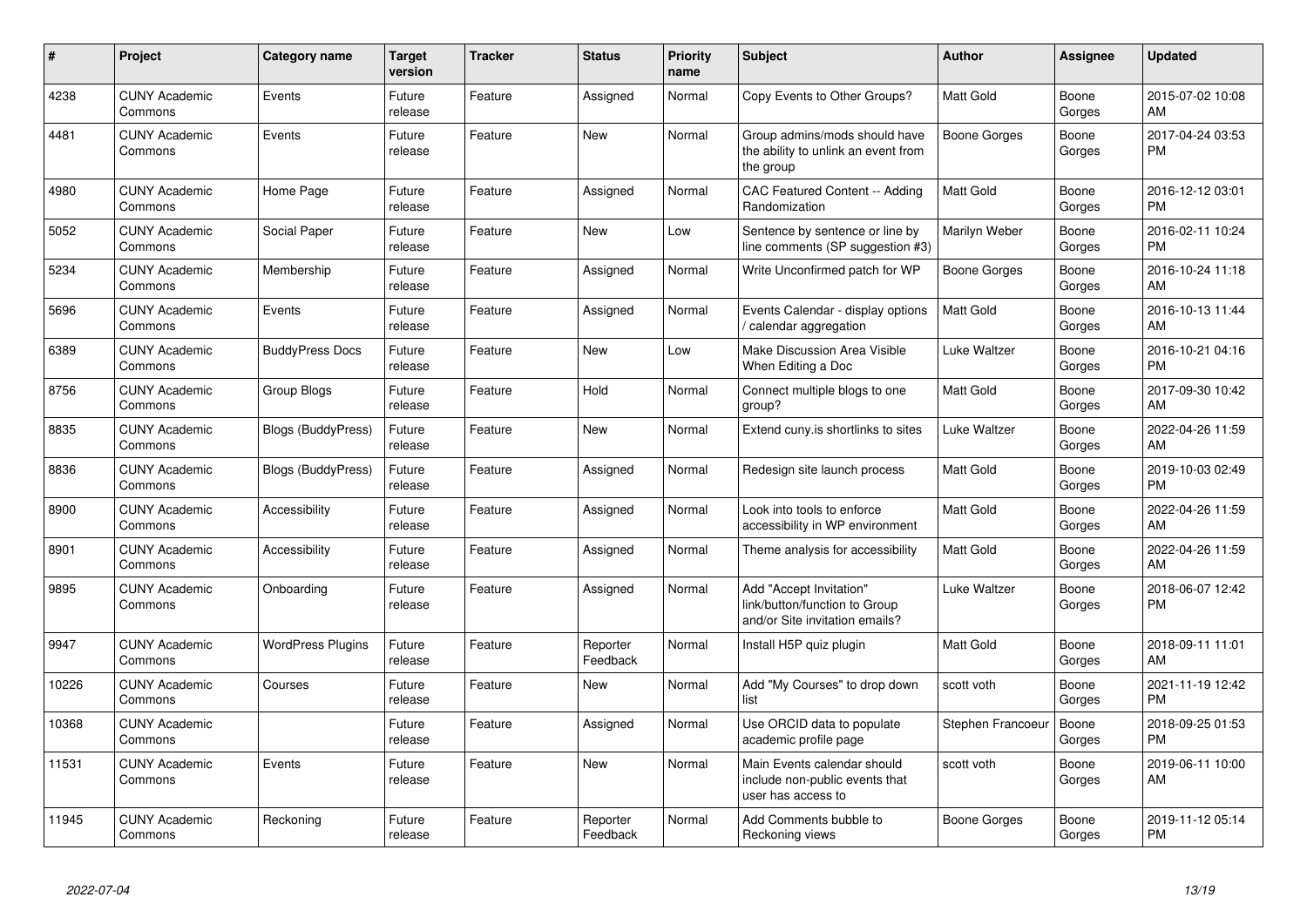| #     | Project                         | <b>Category name</b>       | <b>Target</b><br>version | <b>Tracker</b> | <b>Status</b>        | <b>Priority</b><br>name | <b>Subject</b>                                                                                  | Author              | <b>Assignee</b> | <b>Updated</b>                |
|-------|---------------------------------|----------------------------|--------------------------|----------------|----------------------|-------------------------|-------------------------------------------------------------------------------------------------|---------------------|-----------------|-------------------------------|
| 12042 | <b>CUNY Academic</b><br>Commons | <b>Email Notifications</b> | Future<br>release        | Feature        | New                  | Normal                  | Improved error logging for BPGES<br>send queue                                                  | <b>Boone Gorges</b> | Boone<br>Gorges | 2021-11-19 12:25<br>PM.       |
| 12091 | <b>CUNY Academic</b><br>Commons | Group Files                | Future<br>release        | Feature        | New                  | Normal                  | Improved pre-upload file validation<br>for bp-group-documents                                   | Boone Gorges        | Boone<br>Gorges | 2019-11-14 01:21<br><b>PM</b> |
| 12121 | <b>CUNY Academic</b><br>Commons | <b>WordPress Plugins</b>   | 2.0.3                    | Feature        | Reporter<br>Feedback | Normal                  | Embedding H5P Iframes on<br>Commons Site                                                        | Laurie Hurson       | Boone<br>Gorges | 2022-06-29 11:32<br>AM        |
| 12911 | <b>CUNY Academic</b><br>Commons |                            | Not tracked              | Feature        | New                  | Normal                  | Block access to xmlrpc.php based<br>on User-Agent                                               | Boone Gorges        | Boone<br>Gorges | 2020-06-09 05:12<br><b>PM</b> |
| 13370 | <b>CUNY Academic</b><br>Commons | Group Library              | Future<br>release        | Feature        | New                  | Normal                  | Library bulk deletion and folder<br>editing                                                     | Colin McDonald      | Boone<br>Gorges | 2020-10-13 10:41<br>AM        |
| 13466 | <b>CUNY Academic</b><br>Commons | Cavalcade                  | Future<br>release        | Feature        | New                  | Normal                  | Automated cleanup for duplicate<br>Cavalcade tasks                                              | <b>Boone Gorges</b> | Boone<br>Gorges | 2020-10-13 05:24<br><b>PM</b> |
| 13835 | <b>CUNY Academic</b><br>Commons | WordPress (misc)           | Future<br>release        | Feature        | New                  | Normal                  | Allow OneSearch widget to have<br>'CUNY' as campus                                              | <b>Boone Gorges</b> | Boone<br>Gorges | 2021-11-19 12:39<br><b>PM</b> |
| 14184 | <b>CUNY Academic</b><br>Commons | <b>Public Portfolio</b>    | Future<br>release        | Feature        | <b>New</b>           | Normal                  | Centralized mechanism for storing<br>Campus affiliations                                        | <b>Boone Gorges</b> | Boone<br>Gorges | 2022-01-04 11:35<br>AM        |
| 14309 | <b>CUNY Academic</b><br>Commons | Group Library              | Future<br>release        | Feature        | New                  | Normal                  | Better handling of<br>bp_group_document file download<br>attempts when file is not present      | <b>Boone Gorges</b> | Boone<br>Gorges | 2021-11-19 12:28<br><b>PM</b> |
| 15604 | <b>CUNY Academic</b><br>Commons | <b>Email Notifications</b> | Future<br>release        | Feature        | Assigned             | Normal                  | Restructure Commons Group<br><b>Digest Email Messages</b>                                       | <b>Matt Gold</b>    | Boone<br>Gorges | 2022-05-26 10:45<br>AM        |
| 15883 | <b>CUNY Academic</b><br>Commons |                            | 2.1.0                    | Feature        | New                  | Normal                  | Release BPGES update                                                                            | Boone Gorges        | Boone<br>Gorges | 2022-05-26 10:39<br>AM        |
| 16092 | <b>CUNY Academic</b><br>Commons |                            | Future<br>release        | Feature        | Hold                 | Normal                  | Don't show main site in Site<br>search results                                                  | Boone Gorges        | Boone<br>Gorges | 2022-05-17 03:12<br><b>PM</b> |
| 3419  | <b>CUNY Academic</b><br>Commons | Group Invitations          | 1.6.14                   | Bug            | Testing<br>Required  | Normal                  | Neatening the display of<br>messages on group requests                                          | <b>Matt Gold</b>    | Boone<br>Gorges | 2014-09-01 09:29<br><b>PM</b> |
| 7022  | <b>CUNY Academic</b><br>Commons | Announcements              | Future<br>release        | Bug            | New                  | Normal                  | Sitewide announcements should<br>be displayed on, and dismissable<br>from, mapped domains       | Boone Gorges        | Boone<br>Gorges | 2018-03-22 10:18<br>AM        |
| 7663  | <b>CUNY Academic</b><br>Commons | Social Paper               | Future<br>release        | Bug            | New                  | Normal                  | Social Paper notifications not<br>formatted correctly on secondary<br>sites                     | Boone Gorges        | Boone<br>Gorges | 2018-04-16 03:52<br><b>PM</b> |
| 7981  | <b>CUNY Academic</b><br>Commons | Social Paper               | Future<br>release        | Bug            | New                  | Normal                  | Social Paper comments should<br>not go to spam                                                  | Luke Waltzer        | Boone<br>Gorges | 2018-04-16 03:52<br><b>PM</b> |
| 8675  | <b>CUNY Academic</b><br>Commons | User Onboarding            | Future<br>release        | Bug            | Reporter<br>Feedback | Low                     | Add new User search screen calls<br>for the input of email address but<br>doesn't work with one | Paul Hebert         | Boone<br>Gorges | 2017-10-11 11:17<br>AM        |
| 9289  | <b>CUNY Academic</b><br>Commons | <b>WordPress Plugins</b>   | Future<br>release        | <b>Bug</b>     | Reporter<br>Feedback | Normal                  | Email Users Plugin                                                                              | Laurie Hurson       | Boone<br>Gorges | 2018-10-24 12:34<br>PM        |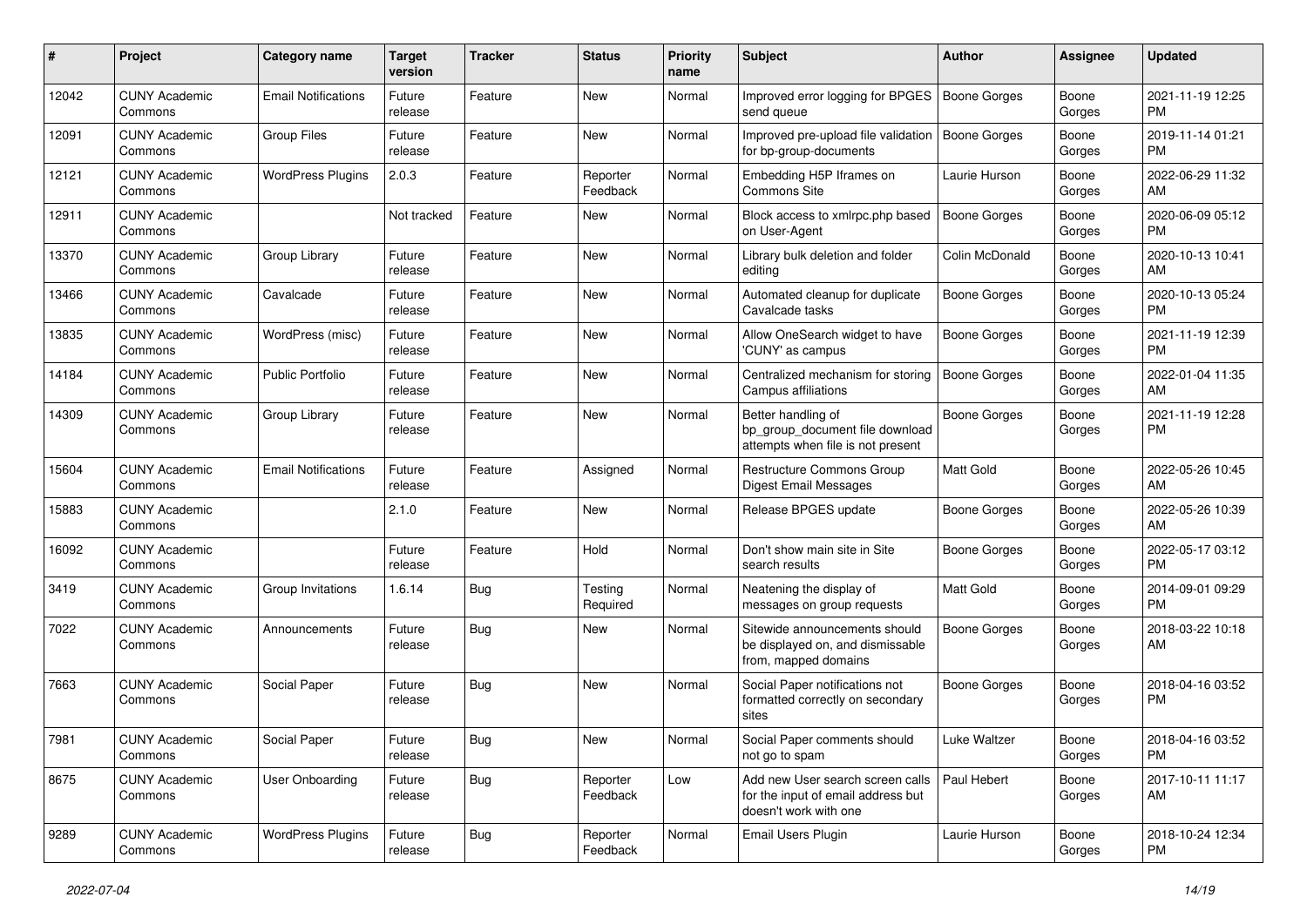| #     | Project                         | <b>Category name</b>       | <b>Target</b><br>version | <b>Tracker</b> | <b>Status</b>        | <b>Priority</b><br>name | <b>Subject</b>                                                        | <b>Author</b>           | Assignee          | <b>Updated</b>                |
|-------|---------------------------------|----------------------------|--------------------------|----------------|----------------------|-------------------------|-----------------------------------------------------------------------|-------------------------|-------------------|-------------------------------|
| 9515  | <b>CUNY Academic</b><br>Commons | <b>WordPress Plugins</b>   | Not tracked              | Bug            | Reporter<br>Feedback | Normal                  | Text to Speech plugin - "More<br>Slowly" checkbox not working         | scott voth              | Boone<br>Gorges   | 2018-06-13 02:26<br><b>PM</b> |
| 9926  | <b>CUNY Academic</b><br>Commons | <b>WordPress Plugins</b>   | Future<br>release        | Bug            | New                  | Normal                  | twitter-mentions-as-comments<br>cron jobs can run long                | Boone Gorges            | Boone<br>Gorges   | 2018-10-24 12:34<br><b>PM</b> |
| 9979  | <b>CUNY Academic</b><br>Commons | <b>Email Notifications</b> | Not tracked              | <b>Bug</b>     | Reporter<br>Feedback | Normal                  | Reports of slow email activation<br>emails                            | Matt Gold               | Boone<br>Gorges   | 2018-08-29 09:40<br><b>PM</b> |
| 10040 | <b>CUNY Academic</b><br>Commons | WordPress (misc)           | Not tracked              | Bug            | Reporter<br>Feedback | Normal                  | User doesn't see full list of themes                                  | <b>Matt Gold</b>        | Boone<br>Gorges   | 2018-07-25 10:12<br>AM        |
| 10678 | <b>CUNY Academic</b><br>Commons |                            | Not tracked              | Bug            | Reporter<br>Feedback | High                    | Newsletter Plugin Not Sending<br><b>Out Newsletters</b>               | Mark Webb               | Boone<br>Gorges   | 2019-09-16 09:38<br><b>PM</b> |
| 10794 | <b>CUNY Academic</b><br>Commons | Performance                | Not tracked              | <b>Bug</b>     | New                  | Normal                  | Memcached connection<br>occasionally breaks                           | Boone Gorges            | Boone<br>Gorges   | 2018-12-06 03:30<br><b>PM</b> |
| 12438 | <b>CUNY Academic</b><br>Commons | Courses                    | Not tracked              | Bug            | New                  | Normal                  | Site appearing twice                                                  | Laurie Hurson           | Boone<br>Gorges   | 2020-02-18 01:34<br><b>PM</b> |
| 13949 | <b>CUNY Academic</b><br>Commons |                            | Not tracked              | Bug            | <b>New</b>           | Normal                  | Continued debugging of runaway<br>MySQL connections                   | <b>Matt Gold</b>        | Boone<br>Gorges   | 2021-09-14 10:42<br>AM        |
| 14113 | <b>CUNY Academic</b><br>Commons | WordPress (misc)           | Future<br>release        | Bug            | Hold                 | Normal                  | Block Editor Not Working on this<br>page - Json error                 | scott voth              | Boone<br>Gorges   | 2021-03-05 11:01<br>AM        |
| 14483 | <b>CUNY Academic</b><br>Commons | WordPress - Media          | Not tracked              | <b>Bug</b>     | Reporter<br>Feedback | Normal                  | <b>Wordpress PDF Embed Stopped</b><br>Working after JITP Media Clone  | <b>Patrick DeDauw</b>   | Boone<br>Gorges   | 2021-05-20 01:51<br><b>PM</b> |
| 14908 | <b>CUNY Academic</b><br>Commons | Performance                |                          | Bug            | <b>New</b>           | Normal                  | Stale object cache on cdev                                            | Raymond Hoh             | Boone<br>Gorges   | 2021-12-07 09:45<br>AM        |
| 14987 | <b>CUNY Academic</b><br>Commons | <b>WordPress Plugins</b>   | Future<br>release        | <b>Bug</b>     | <b>New</b>           | Normal                  | Elementor update causes<br>database freeze-up                         | Boone Gorges            | Boone<br>Gorges   | 2021-11-29 12:02<br><b>PM</b> |
| 15242 | <b>CUNY Academic</b><br>Commons | Performance                | Not tracked              | Bug            | Reporter<br>Feedback | Normal                  | Slugist site                                                          | Raffi<br>Khatchadourian | Boone<br>Gorges   | 2022-02-07 11:14<br><b>AM</b> |
| 16199 | <b>CUNY Academic</b><br>Commons | Directories                | 2.0.3                    | Bug            | New                  | Normal                  | Removed "Semester" Filter from<br><b>Courses Directory</b>            | Laurie Hurson           | Boone<br>Gorges   | 2022-06-29 11:32<br>AM        |
| 16307 | <b>CUNY Academic</b><br>Commons |                            |                          | <b>Bug</b>     | <b>New</b>           | Normal                  | Add brief messaging to<br>accept/decline group membership<br>requests | Matt Gold               | Boone<br>Gorges   | 2022-06-27 06:13<br><b>PM</b> |
| 2618  | <b>NYCDH Community</b><br>Site  |                            |                          | Bug            | Assigned             | Low                     | Mark blogs as spam when created<br>by users marked as spam            | Matt Gold               | Boone<br>Gorges   | 2013-06-09 11:38<br><b>PM</b> |
| 11968 | JustPublics@365<br>MediaCamp    |                            |                          | Feature        | <b>New</b>           | Normal                  | Nanoscience Retractable Display<br>Unit                               | Donald Cherry           | Bonnie<br>Eissner | 2021-02-19 08:50<br>AM        |
| 2577  | <b>NYCDH Community</b><br>Site  |                            |                          | Feature        | Assigned             | Low                     | Investigate Potential to Add Links<br>to the Forum                    | Mark Newton             | Alex Gil          | 2013-05-16 09:40<br><b>PM</b> |
| 2576  | <b>NYCDH Community</b><br>Site  |                            |                          | <b>Bug</b>     | Hold                 | Low                     | Test Next Button in Javascript<br><b>Tutorial Under Activities</b>    | <b>Mark Newton</b>      | Alex Gil          | 2013-05-18 02:55<br><b>PM</b> |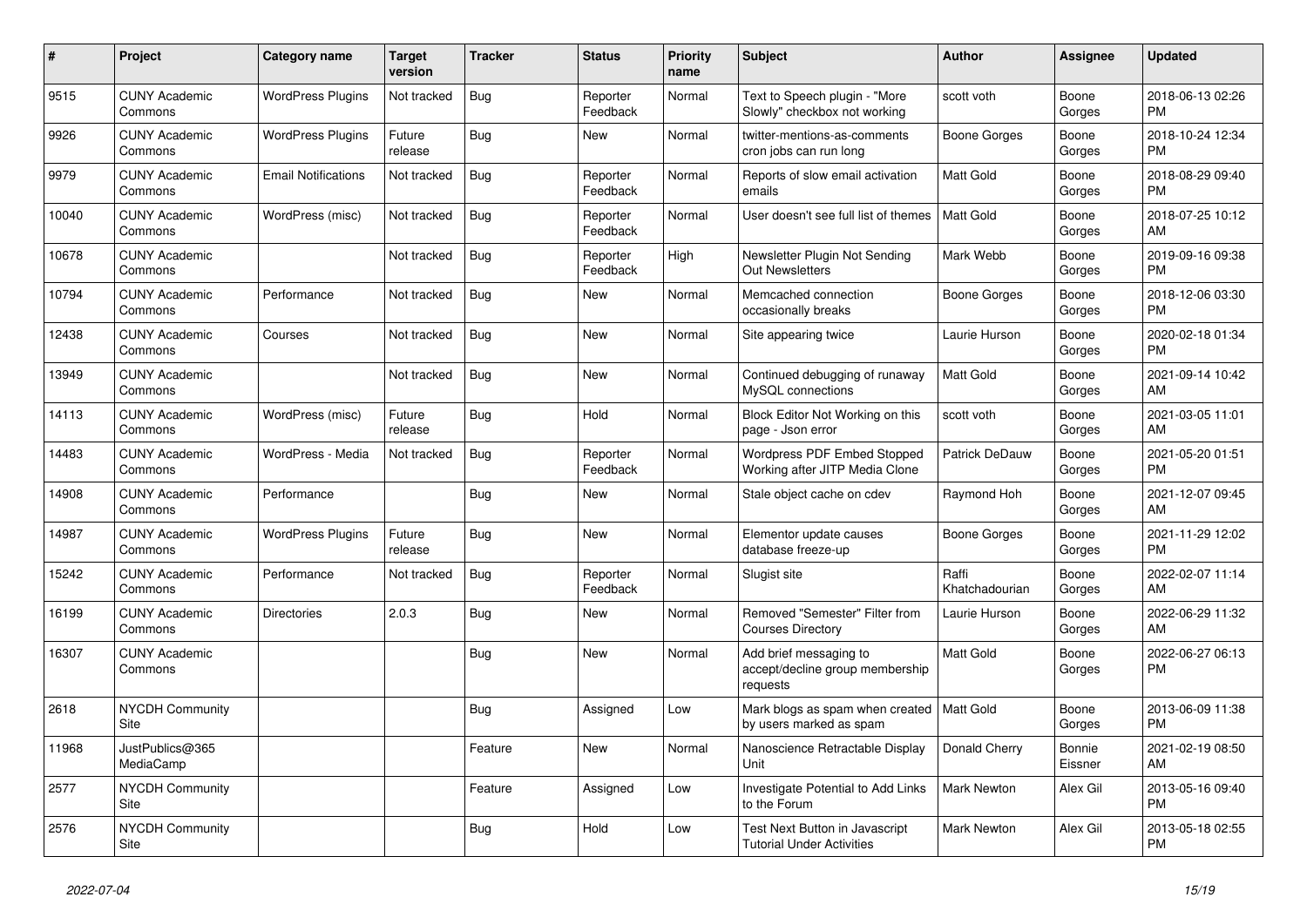| #     | Project                         | <b>Category name</b>      | <b>Target</b><br>version | <b>Tracker</b> | <b>Status</b>        | <b>Priority</b><br>name | <b>Subject</b>                                                   | <b>Author</b> | Assignee | <b>Updated</b>                |
|-------|---------------------------------|---------------------------|--------------------------|----------------|----------------------|-------------------------|------------------------------------------------------------------|---------------|----------|-------------------------------|
| 11843 | <b>CUNY Academic</b><br>Commons | WordPress (misc)          | Future<br>release        | Design/UX      | <b>New</b>           | Normal                  | Tweaking the Gutenberg Editor<br>Interface                       | Laurie Hurson |          | 2022-04-26 12:00<br><b>PM</b> |
| 10273 | <b>CUNY Academic</b><br>Commons | Registration              | Not tracked              | Support        | Reporter<br>Feedback | Normal                  | users combining CF and campus<br>address                         | Marilyn Weber |          | 2019-09-18 10:58<br>AM        |
| 10657 | <b>CUNY Academic</b><br>Commons |                           | Not tracked              | Support        | Reporter<br>Feedback | Normal                  | child theme problems                                             | Marilyn Weber |          | 2018-11-08 01:19<br><b>PM</b> |
| 10982 | <b>CUNY Academic</b><br>Commons | Domain Mapping            | Not tracked              | Support        | Reporter<br>Feedback | Normal                  | <b>CNAME</b> question                                            | scott voth    |          | 2019-01-22 04:29<br><b>PM</b> |
| 11509 | <b>CUNY Academic</b><br>Commons |                           | Not tracked              | Support        | Reporter<br>Feedback | Normal                  | deleted Page causing a Menu<br>problem?                          | Marilyn Weber |          | 2019-06-04 09:54<br>AM        |
| 11519 | <b>CUNY Academic</b><br>Commons |                           | Not tracked              | Support        | Assigned             | Normal                  | comment option not appearing                                     | Marilyn Weber |          | 2019-09-24 10:28<br>AM        |
| 11771 | <b>CUNY Academic</b><br>Commons |                           | Not tracked              | Support        | Reporter<br>Feedback | Normal                  | post displays in sections                                        | Marilyn Weber |          | 2019-08-20 10:34<br>AM        |
| 11787 | <b>CUNY Academic</b><br>Commons |                           | Not tracked              | Support        | Reporter<br>Feedback | Normal                  | automated comments notifications<br>on ZenDesk                   | Marilyn Weber |          | 2019-08-26 06:18<br><b>PM</b> |
| 11788 | <b>CUNY Academic</b><br>Commons | <b>WordPress Plugins</b>  | Future<br>release        | Support        | Reporter<br>Feedback | Normal                  | Plugin Request - Browse Aloud                                    | scott voth    |          | 2019-09-24 08:42<br>AM        |
| 11848 | <b>CUNY Academic</b><br>Commons |                           | Not tracked              | Support        | Hold                 | Normal                  | a Dean of Faculty wants to share<br>a large file                 | Marilyn Weber |          | 2019-09-24 08:44<br>AM        |
| 12328 | <b>CUNY Academic</b><br>Commons |                           | Not tracked              | Support        | New                  | Normal                  | Sign up Code for Non-CUNY<br>Faculty                             | Laurie Hurson |          | 2020-01-28 10:25<br>AM        |
| 12350 | <b>CUNY Academic</b><br>Commons | <b>Blogs (BuddyPress)</b> | Not tracked              | Support        | Reporter<br>Feedback | Normal                  | URL creation problem                                             | Marilyn Weber |          | 2020-02-03 11:27<br>AM        |
| 12352 | <b>CUNY Academic</b><br>Commons |                           | Not tracked              | Support        | New                  | Normal                  | 'posts list" page builder block<br>option                        | Marilyn Weber |          | 2020-02-03 01:29<br><b>PM</b> |
| 13034 | <b>CUNY Academic</b><br>Commons |                           | Not tracked              | Support        | Reporter<br>Feedback | Normal                  | a site is asking people to join the<br>Commons to get a download | Marilyn Weber |          | 2020-07-12 07:23<br>AM        |
| 13255 | <b>CUNY Academic</b><br>Commons |                           | Not tracked              | Support        | Reporter<br>Feedback | Normal                  | Accessibility problems                                           | Marilyn Weber |          | 2020-09-01 05:48<br><b>PM</b> |
| 13975 | <b>CUNY Academic</b><br>Commons | Social Paper              | Not tracked              | Support        | Reporter<br>Feedback | Normal                  | can't approve comments on Social<br>Paper paper                  | Marilyn Weber |          | 2021-02-12 09:33<br>AM        |
| 14074 | <b>CUNY Academic</b><br>Commons | WordPress (misc)          | Not tracked              | Support        | Reporter<br>Feedback | Normal                  | page password protection problem                                 | Marilyn Weber |          | 2021-03-02 11:03<br>AM        |
| 14398 | <b>CUNY Academic</b><br>Commons |                           | Not tracked              | Support        | Reporter<br>Feedback | Normal                  | Events plug-in notification problem                              | Marilyn Weber |          | 2021-05-11 11:21<br>AM        |
| 14538 | <b>CUNY Academic</b><br>Commons |                           | Not tracked              | Support        | Reporter<br>Feedback | Normal                  | <b>Weebly To Commons</b>                                         | Laurie Hurson |          | 2021-09-14 10:47<br>AM        |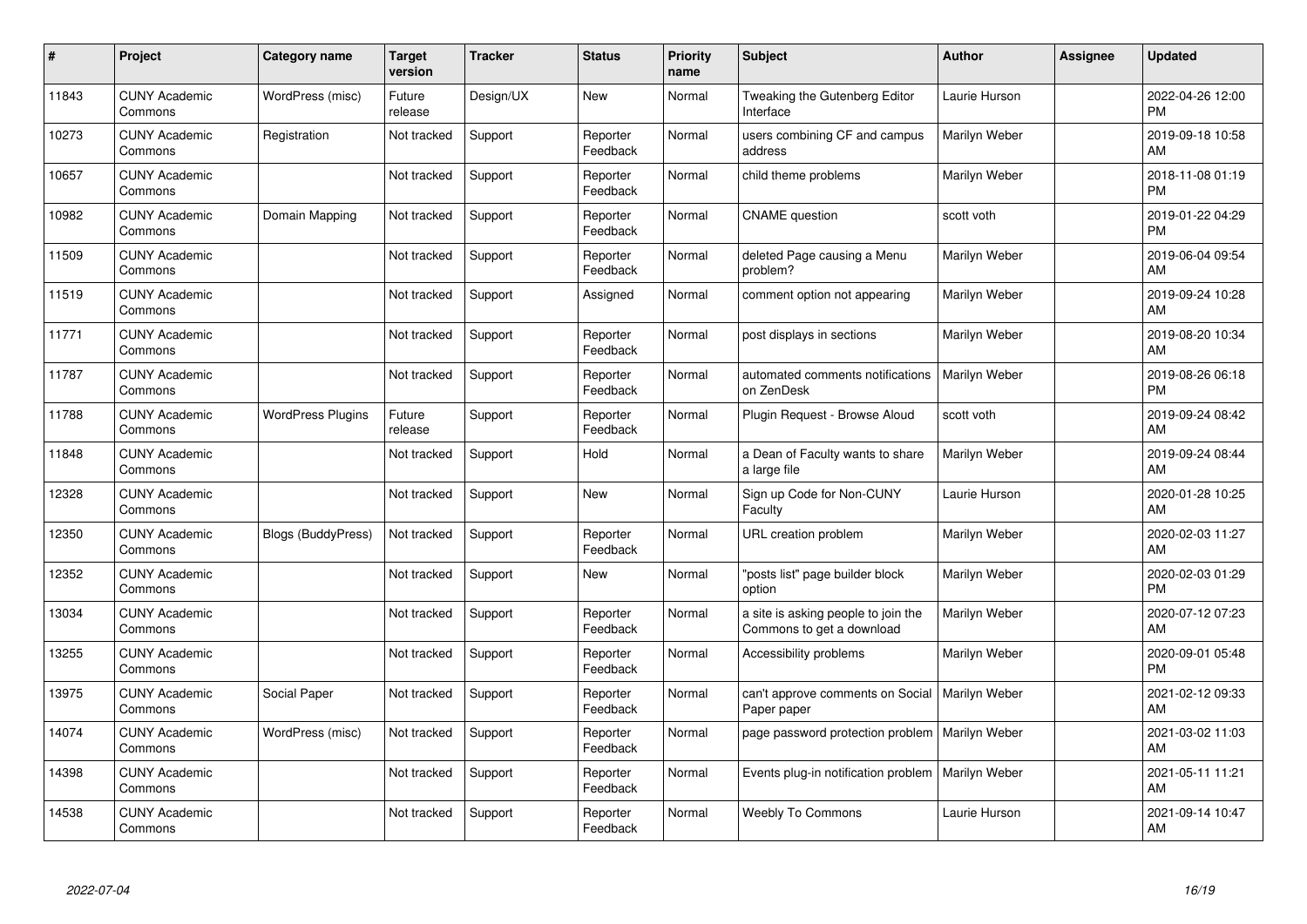| ∦     | Project                         | Category name              | <b>Target</b><br>version | <b>Tracker</b> | <b>Status</b>        | <b>Priority</b><br>name | <b>Subject</b>                                                    | <b>Author</b>       | <b>Assignee</b> | <b>Updated</b>                |
|-------|---------------------------------|----------------------------|--------------------------|----------------|----------------------|-------------------------|-------------------------------------------------------------------|---------------------|-----------------|-------------------------------|
| 14784 | <b>CUNY Academic</b><br>Commons |                            |                          | Support        | Reporter<br>Feedback | Normal                  | User report of logo problem when<br>using Customizer theme        | Marilyn Weber       |                 | 2021-09-17 10:25<br>AM        |
| 14842 | <b>CUNY Academic</b><br>Commons |                            | Not tracked              | Support        | Reporter<br>Feedback | Normal                  | Question about widgets and block<br>editor                        | Gina Cherry         |                 | 2021-10-06 03:01<br><b>PM</b> |
| 14900 | <b>CUNY Academic</b><br>Commons |                            | Not tracked              | Support        | Reporter<br>Feedback | Normal                  | previous theme?                                                   | Marilyn Weber       |                 | 2021-10-25 10:31<br>AM        |
| 14911 | <b>CUNY Academic</b><br>Commons | <b>WordPress Themes</b>    | Not tracked              | Support        | <b>New</b>           | Normal                  | Twentytwentyone theme                                             | Marilyn Weber       |                 | 2021-10-28 10:37<br>AM        |
| 15045 | <b>CUNY Academic</b><br>Commons |                            |                          | Support        | New                  | Normal                  | no result for KCeL in the search<br>box on the commons            | Marilyn Weber       |                 | 2021-12-10 11:29<br>AM        |
| 15169 | <b>CUNY Academic</b><br>Commons |                            | 2.0.3                    | Support        | Reporter<br>Feedback | Normal                  | new Prelude website zipfiles for<br>custom theme and other files. | Marilyn Weber       |                 | 2022-06-29 11:32<br>AM        |
| 15176 | <b>CUNY Academic</b><br>Commons |                            | Not tracked              | Support        | Reporter<br>Feedback | Normal                  | Archiving Q Writing & Old<br>Wordpress Sites on the Commons       | Laurie Hurson       |                 | 2022-02-08 10:28<br>AM        |
| 15260 | <b>CUNY Academic</b><br>Commons |                            |                          | Support        | Reporter<br>Feedback | Normal                  | Diacritical markings   European<br><b>Stages</b>                  | Marilyn Weber       |                 | 2022-02-04 08:16<br>AM        |
| 15370 | <b>CUNY Academic</b><br>Commons |                            |                          | Support        | Reporter<br>Feedback | Normal                  | All-in-One Event Calendar?                                        | Marilyn Weber       |                 | 2022-02-17 11:03<br>AM        |
| 15565 | <b>CUNY Academic</b><br>Commons |                            |                          | Support        | <b>New</b>           | Normal                  | Events - send updates to an email<br>listserv                     | Marilyn Weber       |                 | 2022-03-10 01:06<br><b>PM</b> |
| 15655 | <b>CUNY Academic</b><br>Commons |                            | 2.0.3                    | Support        | Reporter<br>Feedback | Normal                  | Event Aggregator plugin?                                          | Marilyn Weber       |                 | 2022-06-29 11:32<br>AM        |
| 15685 | <b>CUNY Academic</b><br>Commons |                            |                          | Support        | <b>New</b>           | High                    | problem with chrome?                                              | Marilyn Weber       |                 | 2022-04-25 03:40<br><b>PM</b> |
| 15816 | <b>CUNY Academic</b><br>Commons |                            | Not tracked              | Support        | <b>New</b>           | Normal                  | slow loading at SPS                                               | Marilyn Weber       |                 | 2022-04-05 01:26<br><b>PM</b> |
| 16099 | <b>CUNY Academic</b><br>Commons |                            |                          | Support        | Reporter<br>Feedback | Normal                  | request for Newsletter Glue                                       | Marilyn Weber       |                 | 2022-05-13 12:14<br><b>PM</b> |
| 364   | <b>CUNY Academic</b><br>Commons | <b>WordPress Plugins</b>   | Future<br>release        | Feature        | <b>New</b>           | Normal                  | <b>Bulletin Board</b>                                             | Matt Gold           |                 | 2015-01-05 08:50<br><b>PM</b> |
| 5199  | <b>CUNY Academic</b><br>Commons | Social Paper               | Future<br>release        | Feature        | <b>New</b>           | Normal                  | add tables to the SP editor                                       | Marilyn Weber       |                 | 2016-10-24 11:27<br>AM        |
| 5205  | <b>CUNY Academic</b><br>Commons | Social Paper               | Future<br>release        | Feature        | <b>New</b>           | Normal                  | Social Paper folders                                              | Marilyn Weber       |                 | 2016-02-11 10:24<br><b>PM</b> |
| 5489  | <b>CUNY Academic</b><br>Commons | Social Paper               | Future<br>release        | Feature        | New                  | Normal                  | Asc/desc sorting for Social Paper<br>directories                  | <b>Boone Gorges</b> |                 | 2016-04-21 10:06<br><b>PM</b> |
| 5992  | <b>CUNY Academic</b><br>Commons | <b>Email Notifications</b> | Future<br>release        | Feature        | <b>New</b>           | Normal                  | Changing the From line of<br>autogenerated blog emails            | Marilyn Weber       |                 | 2018-09-27 05:19<br>PM        |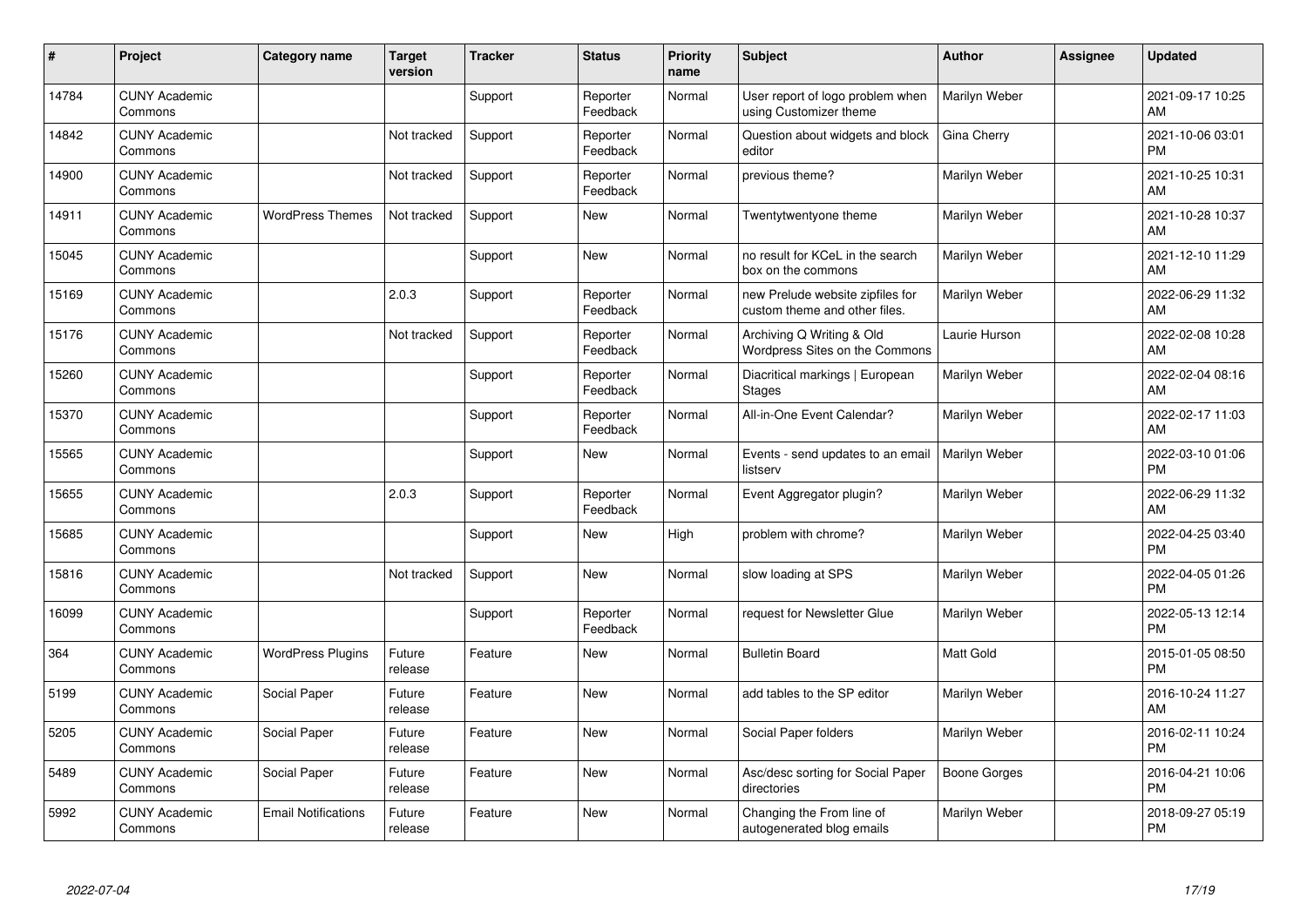| #     | Project                         | <b>Category name</b>     | <b>Target</b><br>version | <b>Tracker</b> | <b>Status</b>        | <b>Priority</b><br>name | <b>Subject</b>                                                                                               | <b>Author</b>           | <b>Assignee</b> | <b>Updated</b>                |
|-------|---------------------------------|--------------------------|--------------------------|----------------|----------------------|-------------------------|--------------------------------------------------------------------------------------------------------------|-------------------------|-----------------|-------------------------------|
| 6332  | <b>CUNY Academic</b><br>Commons | WordPress (misc)         | Future<br>release        | Feature        | New                  | Normal                  | Allow uploaded files to be marked<br>as private in an ad hoc way                                             | <b>Boone Gorges</b>     |                 | 2016-10-17 11:41<br><b>PM</b> |
| 9720  | <b>CUNY Academic</b><br>Commons | Authentication           | Future<br>release        | Feature        | New                  | Normal                  | The Commons should be an<br>oAuth provider                                                                   | <b>Boone Gorges</b>     |                 | 2019-03-01 02:04<br><b>PM</b> |
| 10380 | <b>CUNY Academic</b><br>Commons | WordPress (misc)         | Future<br>release        | Feature        | In Progress          | Normal                  | Remove blacklisted plugins                                                                                   | Boone Gorges            |                 | 2022-04-26 12:00<br><b>PM</b> |
| 11077 | <b>CUNY Academic</b><br>Commons | Events                   | Not tracked              | Feature        | Reporter<br>Feedback | Normal                  | Show event category description<br>in event list view                                                        | Raffi<br>Khatchadourian |                 | 2019-02-12 10:38<br><b>PM</b> |
| 11131 | <b>CUNY Academic</b><br>Commons |                          | Future<br>release        | Feature        | Reporter<br>Feedback | Normal                  | Image Annotation Plugins                                                                                     | Laurie Hurson           |                 | 2019-02-26 11:33<br>AM        |
| 11860 | <b>CUNY Academic</b><br>Commons | Registration             | Future<br>release        | Feature        | New                  | Normal                  | Ensure Students Are Aware They<br>Can Use Aliases At Registration                                            | scott voth              |                 | 2019-09-24 08:46<br>AM        |
| 13048 | <b>CUNY Academic</b><br>Commons | Shortcodes and<br>embeds | Future<br>release        | Feature        | New                  | Normal                  | Jupyter Notebooks support                                                                                    | Boone Gorges            |                 | 2020-07-14 11:46<br>AM        |
| 13650 | <b>CUNY Academic</b><br>Commons | Group Library            | Future<br>release        | Feature        | <b>New</b>           | Normal                  | Forum Attachments in Group<br>Library                                                                        | Laurie Hurson           |                 | 2021-11-19 12:30<br><b>PM</b> |
| 13912 | <b>CUNY Academic</b><br>Commons |                          | Not tracked              | Feature        | Hold                 | Low                     | posting "missed schedule"                                                                                    | Marilyn Weber           |                 | 2021-02-23 10:46<br>AM        |
| 15613 | <b>CUNY Academic</b><br>Commons |                          | 2.0.3                    | Feature        | Reporter<br>Feedback | Normal                  | Adding "Passster" plugin                                                                                     | Laurie Hurson           |                 | 2022-06-29 11:32<br>AM        |
| 15923 | <b>CUNY Academic</b><br>Commons |                          | Not tracked              | Feature        | Reporter<br>Feedback | Normal                  | <b>Bellows Plugin Adjustments</b>                                                                            | Laurie Hurson           |                 | 2022-04-20 10:10<br>AM        |
| 16290 | <b>CUNY Academic</b><br>Commons |                          |                          | Feature        | Reporter<br>Feedback | Normal                  | Add Table Of Contents Block<br>plug-in                                                                       | Raffi<br>Khatchadourian |                 | 2022-06-24 10:26<br>AM        |
| 16314 | <b>CUNY Academic</b><br>Commons | <b>WordPress Plugins</b> |                          | Feature        | New                  | Normal                  | Install Multicollab plug-in?                                                                                 | Raffi<br>Khatchadourian |                 | 2022-06-29 03:44<br><b>PM</b> |
| 5488  | <b>CUNY Academic</b><br>Commons | Social Paper             | Future<br>release        | Bug            | New                  | Normal                  | Add a "last edited by" field to<br>Social Paper group directories                                            | Boone Gorges            |                 | 2016-04-21 10:05<br><b>PM</b> |
| 6356  | <b>CUNY Academic</b><br>Commons | <b>WordPress Plugins</b> | Future<br>release        | <b>Bug</b>     | Reporter<br>Feedback | Low                     | Should Subscribe2 be<br>deprecated?                                                                          | <b>Luke Waltzer</b>     |                 | 2017-03-20 12:20<br><b>PM</b> |
| 6755  | <b>CUNY Academic</b><br>Commons | WordPress (misc)         | Future<br>release        | Bug            | New                  | Normal                  | Cannot Deactivate Plugin                                                                                     | Laura Kane              |                 | 2016-11-16 01:12<br><b>PM</b> |
| 10769 | <b>CUNY Academic</b><br>Commons | <b>WordPress Themes</b>  | Not tracked              | Bug            | Reporter<br>Feedback | Normal                  | 2011 Theme Sidebar                                                                                           | Mark Webb               |                 | 2018-12-04 04:09<br>PM        |
| 11024 | <b>CUNY Academic</b><br>Commons | WordPress (misc)         | Future<br>release        | <b>Bug</b>     | New                  | Normal                  | Subsites should not show "you<br>should update your .htaccess<br>now" notice after permalink setting<br>save | Boone Gorges            |                 | 2019-01-28 01:35<br><b>PM</b> |
| 11120 | <b>CUNY Academic</b><br>Commons | <b>WordPress Plugins</b> | Not tracked              | <b>Bug</b>     | Reporter<br>Feedback | Normal                  | Events Manager Events Not<br>Showing Up                                                                      | Mark Webb               |                 | 2019-02-27 04:10<br><b>PM</b> |